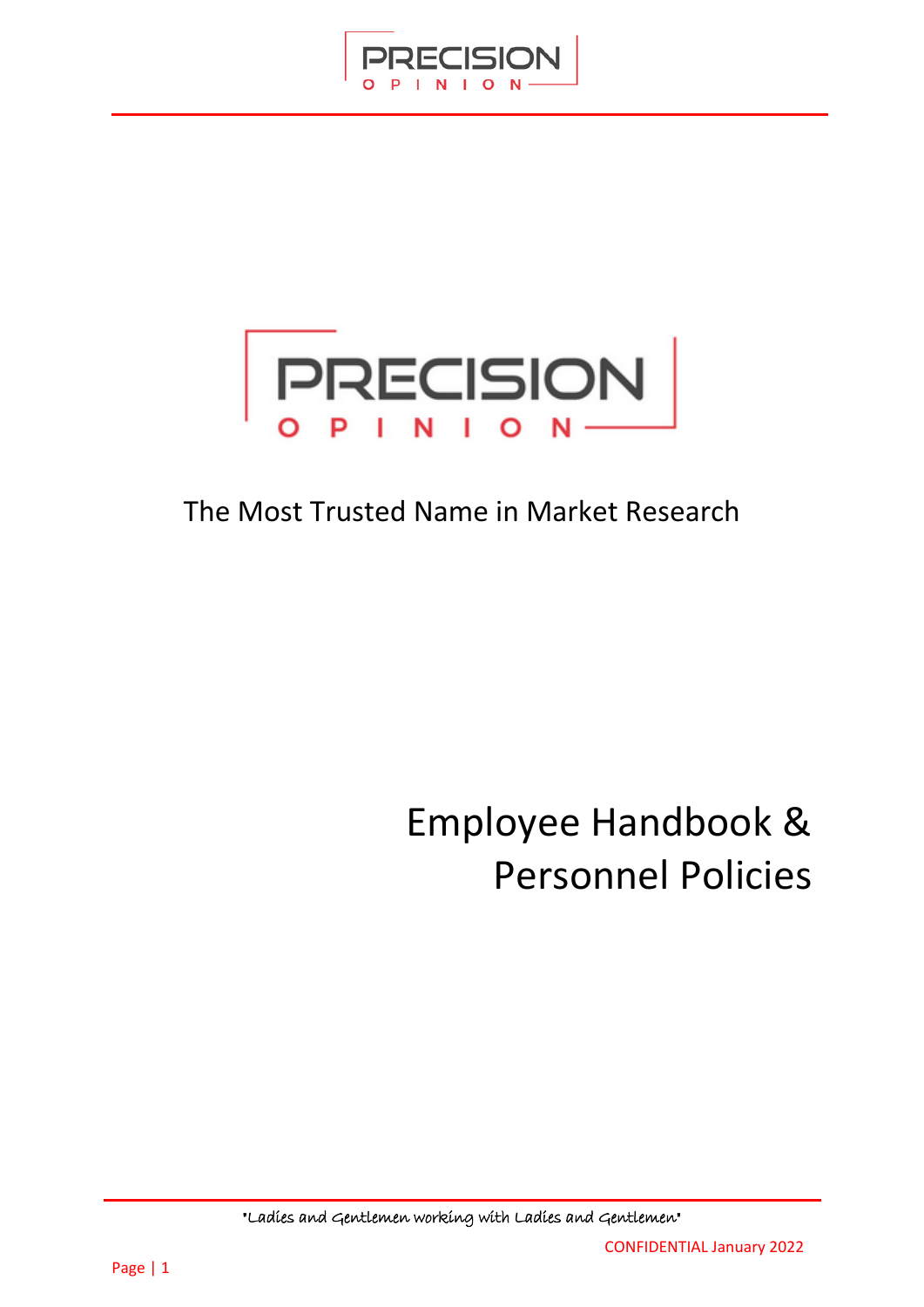

#### **EMPLOYEE HANDBOOK**

#### **January 2022 EDITION**

Welcome to the Precision Opinion Team! We are pleased to have you on board and hope your experience at Precision Opinion is one of personal and intellectual growth and opportunity.

By joining our team, you are about to embark on a pursuit of knowledge, science, the human mind, and excellence. In short, we are here to find and analyze what it truly is that people are thinking.

Whether you are part of the team as an Executive, a Custodian, an Analyst, a Research Associate, or a Manager, we are all here to work as a team to help push one another to be greater and think on a broader scale than we did the day before. Together, we will build a great company for one another and help make positive changes to the companies and individuals that shape our everyday lives.

Thank you for joining Precision Opinion on our mission and we look forward to seeing what tomorrow brings.

**James T. Medick CEO/Chairman**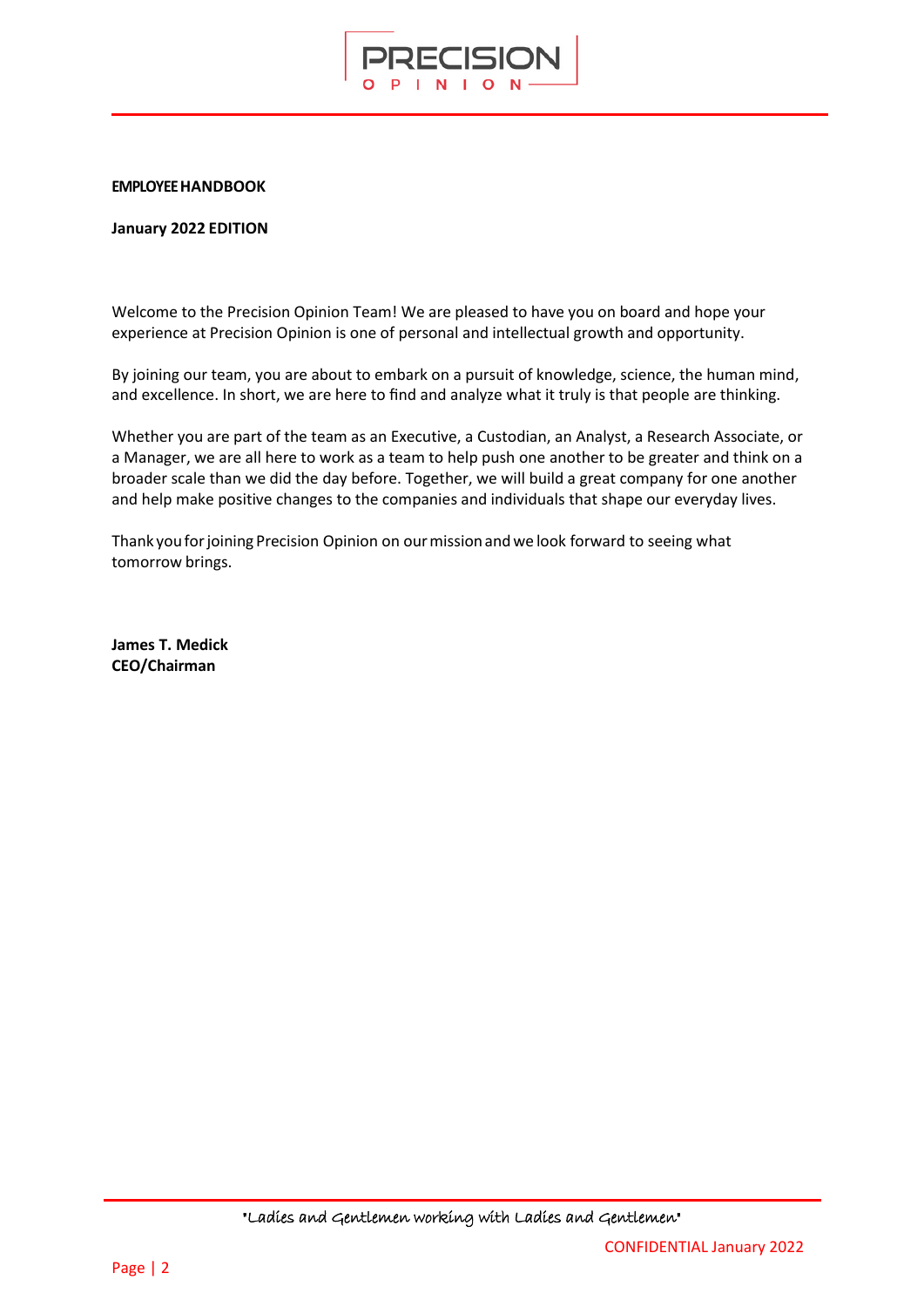

#### **WHO IS PRECISION OPINION?**

Precision Opinion has spent the last several decades becoming not only the go-tofirmfordata collectionandanalysis, but also one of the largest privately owned Market Research Firms in the United States of America.

- Precision is a national polling and market research company, serving government organizations, research centers, political consultants, and large companies.
- Precision operates a state-of-the-art call center in Las Vegas, Nevada that has over 400 computer assisted telephonic interview (CATI) stations, more than any other domestic market research call center.
- Precision has developed customized data collection protocols and methodologies for contacting respondents by landline telephone, mobile cellular, online, and/or SMS texting, in order to capture the opinions of a wide diverse respondent population.
- Due to its size, Precision is able to work on complex Social Science and Behavioral Science research projects that require a large number of telephone interviewers and an experienced management team in order to successfully complete these data collection projects.
- Social Science and Behavioral Science research measures the impact of major policy decisions from various government agencies including the Federal Reserve and Health and Human Services and makes recommendations based on the data that is collected.
- According to one of our key clients, it is complicated research; it is not like asking "do you like Pepsi or Coke".
- The Social Science and Behavioral Science Projects Precision works on include multi-year projects that focus on key social and medical issues, such as the health and welfare of children, our aging population, minority groups, the LGBT community, alcoholism, smoking, abuse, and medical care.

#### **OUR VALUES**

- We will be honest and transparent with everyone.
- We will take action to ensure the success of the TEAM.
- We will provide services that exceed our client's expectations.
- We will continually provide feedback to each other.
- We will accept and make changes necessary to grow and improve.
- We will create an atmosphere of continuous improvement through ongoing training and in the investment in technology.
- We will treat others with respect:
	- "Ladies and Gentlemen working with Ladies and Gentlemen"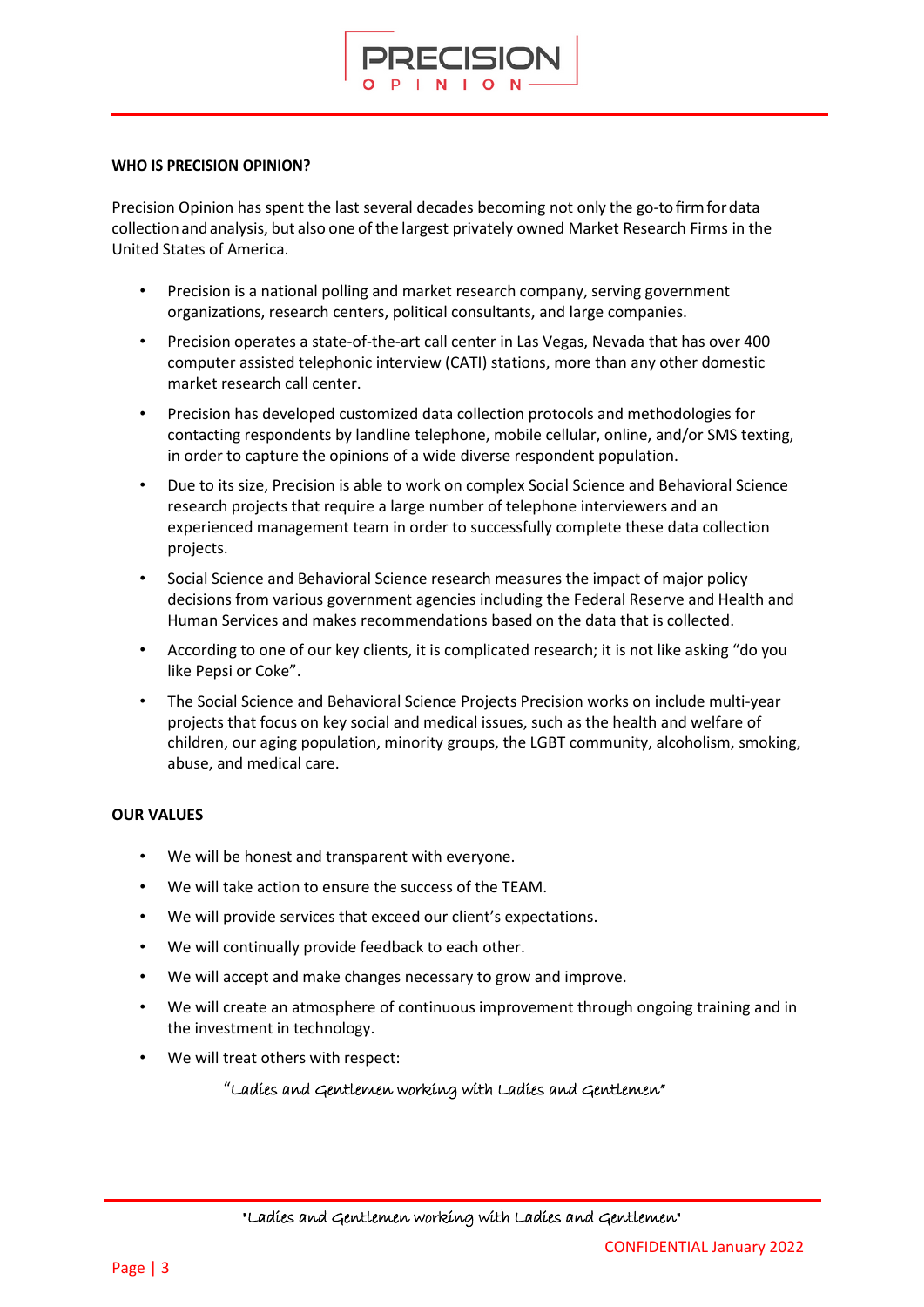

**The contents of this handbook are guidelines only and supersede any prior handbook. Neither this handbook nor any other company guidelines, policies or otheraction(s) create an employment contractbetweenyou and Precision Opinion,Inc.("Company" or "The Company"). The Company has the right, with or without notice, in an individual case or generally, to change its guidelines, policies, practices,working conditionsor benefits at any time.**

**No one is authorized to provide an employee with an employment contract or special arrangement concerning terms or conditions of employment unless the contract or arrangement is in writing and signed by The Company's Chief Executive Officer and the Employee. Employment with The Company is at-will and may be terminated at any time with or without cause or notice by the employee or The Company.** 

**This notice applies to all employees regardless of date of hire or position.** 

#### **Equal Opportunity Employment**

The Company is committed to a policy of equal opportunity for everyone, regardless of age, race, color, sex, religion, national origin, disability, veteran status, pregnancy, genetic information, or any other status protected by the state, federal or local law. Each supervisor, manager and executive are responsible for understanding, communicating, and strictly enforcing this policy.

All actions affecting personnel are administered fairly in accordance with applicable laws.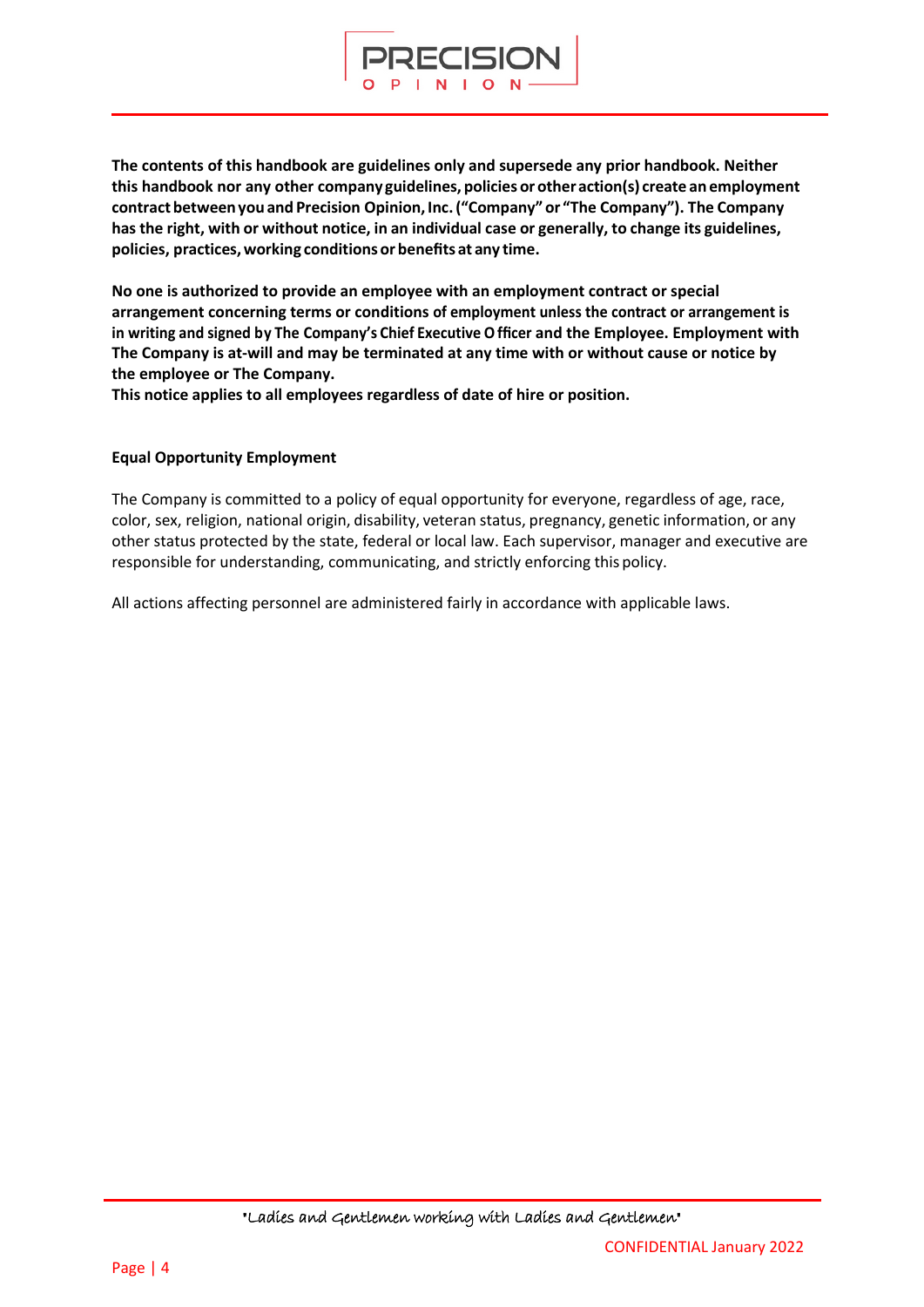

### **OVERVIEW**

- I. This Handbook is intended as a general reference guide to the policies, practices and benefits associated with your employment at The Company. This handbook will supersede any and all prior policies, practices and benefits of The Company, oral or written, and rescinds prior policies, practices and benefits, handbooks and general Company Rules previously in effect.
- II. All statements policies, practices and benefits are subjectto unilateral change, in whole or in part, by The Company at any time. The Company retains the right to alter, modify, amend, suspend, interpret, and cancel, in whole or in part, any of the published or unpublished policies, practices and benefits without advance notice, at its sole discretion.
- III. The employment relationship is terminable at the will of either the employee or The Company, with or without notice, and with or without cause. This means that just as any employee may terminate his or her employment with The Company at any time, for any or no reason, somay The Company terminate an employee's employment at any time, for any or no reason.
- IV. No person other than The Company's Chief Executive Officer has the authority to enter into an agreement for a specified term of employment or to alter the at-will nature of the employment relationship with The Company.
- V. This handbook is intended to apply to all employees of The Company from entry level employees up to and including supervisory level employees, unless specifically provided otherwise.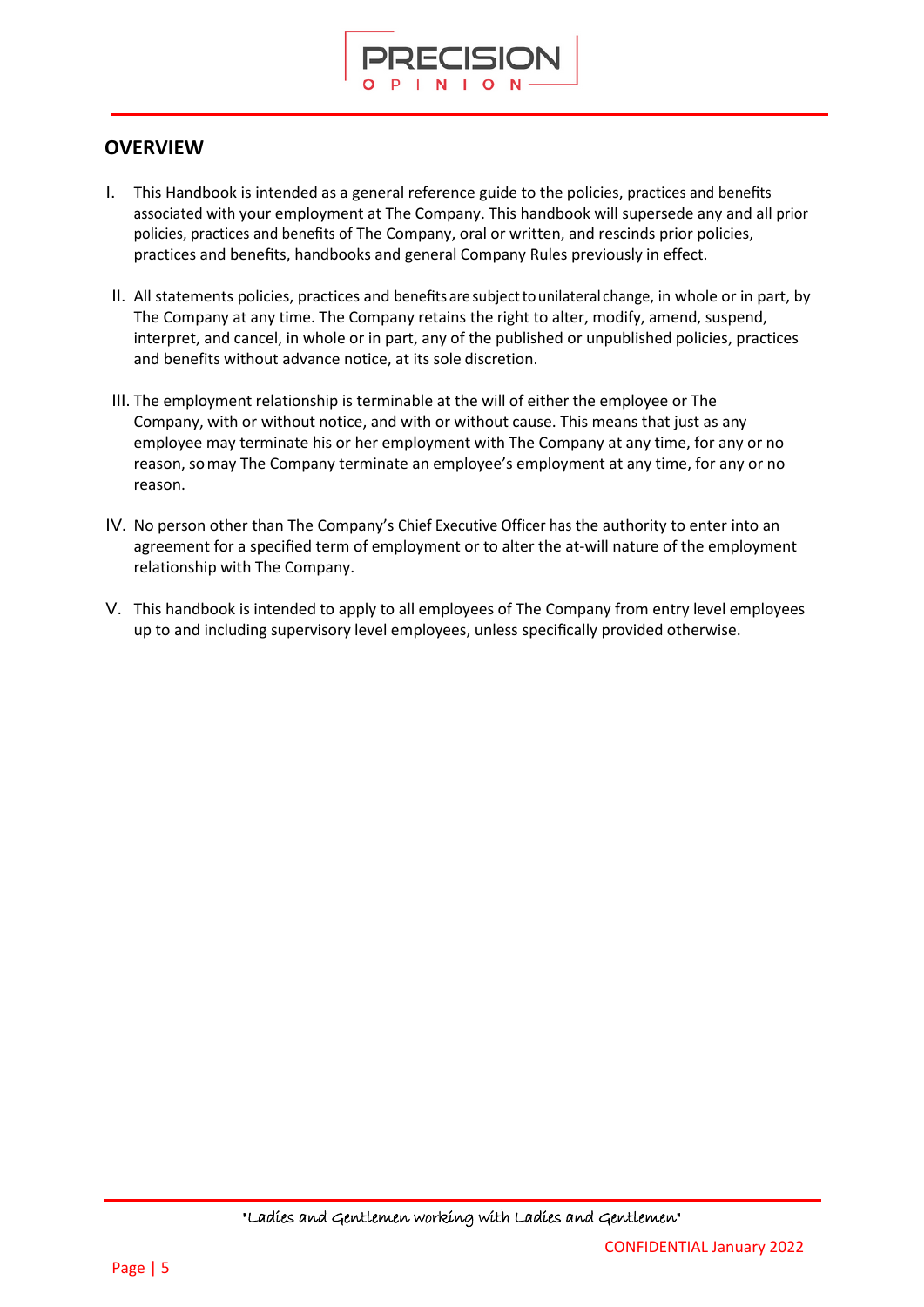

### **Problem Solving**

Even under the best conditions, problems may occur at work because of a misunderstanding or lack of communication.

The Company is committed to working directly with employees to solve problems in a timely and fair manner. You are encouraged to bring your concerns, suggestions, and questions to management.

One way to solve a problem that affects your ability to do your job is to discuss it with your direct supervisor. In most cases, your supervisor will have the knowledge, insight, and tools to help you resolve the matter quickly. If you are unable to resolve the problem with your supervisor, feel free to speak with the Human Resources Department. We are confident that open communication will solve problems that arise in the workplace. The Company will attempt to treat all internal complaints and any investigations and/or reviews confidential, recognizing, however, that in the course of investigating and resolving internal complaints, some dissemination of information to others may be appropriate and/or necessary.

### **Introductory Period**

The first 90-days of your employment is considered your introductory period. This is an important time for the team member and The Company as it allows you to evaluate The Company and allows The Company to evaluate and assess your abilities and performance. The Company may extend this period if your supervisor determines that such an extension is warranted and appropriate. The employment relationship may be terminated by the team member or The Company at any time during the introductory period or any extension thereof, with or without cause.

### **Off-Duty Conduct**

Conduct while off-duty may, under certain circumstances, reflect adversely on The Company. All employees must remember that they represent The Company while employed both on and off-duty. All employees should take care to conduct themselves with discretion and politeness, especially in front of clients. The Companyexpectsthat its employees will always exercise good judgement and conduct themselves appropriately. If a team member fails to do so in circumstances that reflect adversely on The Company's interests,The Company may require taking disciplinary action, up-to and including termination to protect those interests. The Company has invested a great deal of effort to become a valuable corporate citizen of the community. Our talented and dedicated workforce is our principal resource in this effort.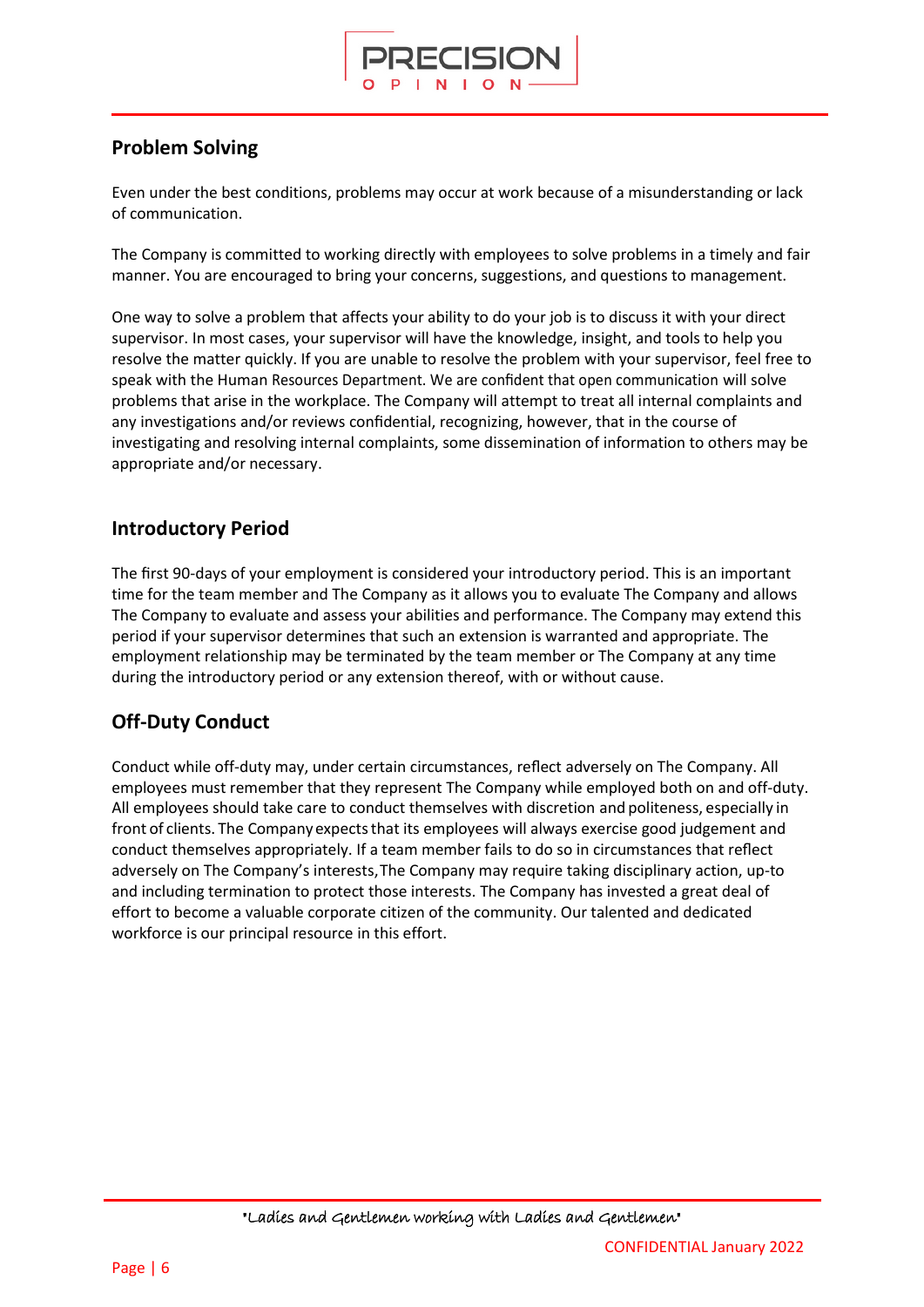

### **Payroll\***

All hourly employees are paid every Friday for the prior one-week period (Saturday thru Friday). Employees are given the option upon hiring to choose payment via (1) Global Cash/Wisely Pay Card, (2) direct deposit, or (3) check. You may change this option at any time,subject to timing required by financial institutions and the payroll department.

Payroll advances will not be issued at any time.

Hourly non-exempt employees are eligible for overtime pay, which is 1.5 times an employee's base pay (time and a half). Overtime pay is paid for all time worked in excess of 8 hours in a day or 40 hours in a week (i.e., if your base rate is \$10.00 per hour, then any overtime hours will be paid at the time and a half rate of \$15.00).

### **Paid Time Off**

Effective January 1, 2020 all Company employees will begin accruing Paid Time Off ("PTO") that can be used for any purpose after they have been employed with The Company for a minimum of 90 days. That is, while PTO time begins to accrue on your first day of employment, it does not become available for use until your 90th day of employment at The Company.

- o For each hour worked, you will accrue 0.01923 hours of paid leave (PTO);
- o You can see your accrued PTOon your weekly paycheck stub; and,
- o The Company will maintain a record of your accrual and use of paid leave for a period of one year following the entry of such data.
- o To use your accrued and earned PTO, you will need to:
	- Have been employed by The Company for aminimumof 90 days.
	- Due to the nature of our business, all requests for PTO need to be submitted with no less than five (5) days-notice;
	- PTO will only be granted in minimum increments of 4 hours of PTO;
	- You may not take more than 40 hours of PTO in any calendar year; and,
	- To request to use your earned PTO, you will need to log in to your employee account using Paylocity's Self-Service Portal a[t](https://access.paylocity.com/) <https://access.paylocity.com/>, and navigate to the time "Time Off" tool.

Any accrued and unused PTO, up to 40 hours, can be carried over to the next calendar year however, you may not use more than 40 hours of PTO in any calendar year. PTO has no cash value. Accordingly, no payment will be made to employees for accrued, earned and/or unused PTO to the employee at any time, including at the time of separation.

*\**Precision Opinion reserves the right to change the pay policy at any time due to company requirements and needs. Appropriate notice will be given if such a change should occur.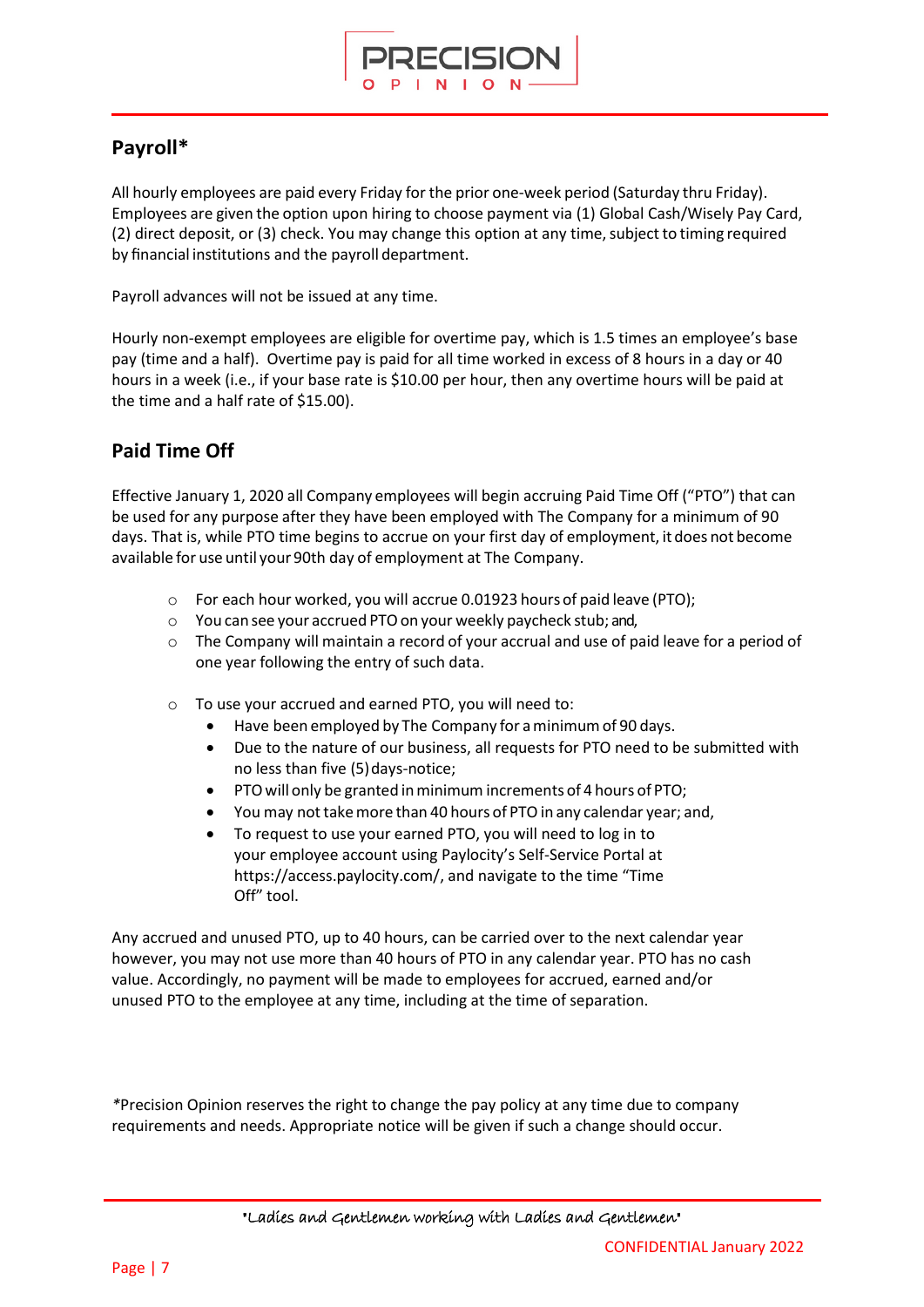

### **Changing your schedule**

To request a schedule change, you will need to complete the online Availability change form, which is available at https://app.precisionontime.com/availability

The Company will do its best to approve yourschedule change, however, any approval is subject to the needs of the business. Should you have any questions on how to fill out the form, please visit the Precision Cares office.

### **Personnel Records**

Employees are always expected to keep their personnel information in The Company's personnel records up to date. If the information in The Company's file is not correct, problems may arise concerning your schedule, taxes, delivery of W-2 forms, team member benefits and other important matters.

Please promptly report any changes of address, telephone numbers, marital status, name, number of dependents withholding for tax purposes, alien status and so forth to the Human Resources Department.

Personnel files are kept in the Human Resources Department only.

### **Medical Insurance Coverage**

Effective February 1, 2022, hourly (variable part-time) employees will become eligible for medical insurance coverage after working 12 months and averaging 130 hours or more a month during the twelve-month measurement period, subject to a one-month administrative period. Once an hourly employee becomes eligible, that employee will be enrolled at no cost in the MEC Basic insurance plan currently being offered by The Company. If an employee has existing medical insurance coverage, and they do not want to be enrolled in the MEC Basic plan offered by The Company, they will need to provide Human Resources proof of existing coverage and waive coverage.

Hourly employees may upgrade to the MEC Superior medical plan at a cost of \$80.00 per month (\$18.46 per weekly payroll deduction).

Medical Coverage terminates on the last day of the month of termination.

### **Dental and Vision Insurance Coverage**

Effective February 1, 2022, hourly (variable part-time) employees will become eligible for dental and vision insurance coverage after working 12 months and averaging 130 hours or more a month during the twelve-month measurement period, subject to a one-month administrative period. Once an hourly employee becomes eligible, the employee wil be offered the dental and vision insurance plans currently being offered by The Company. If an employee does not wish to enroll in denal and vision insurance, a waiver of coverage must be signed.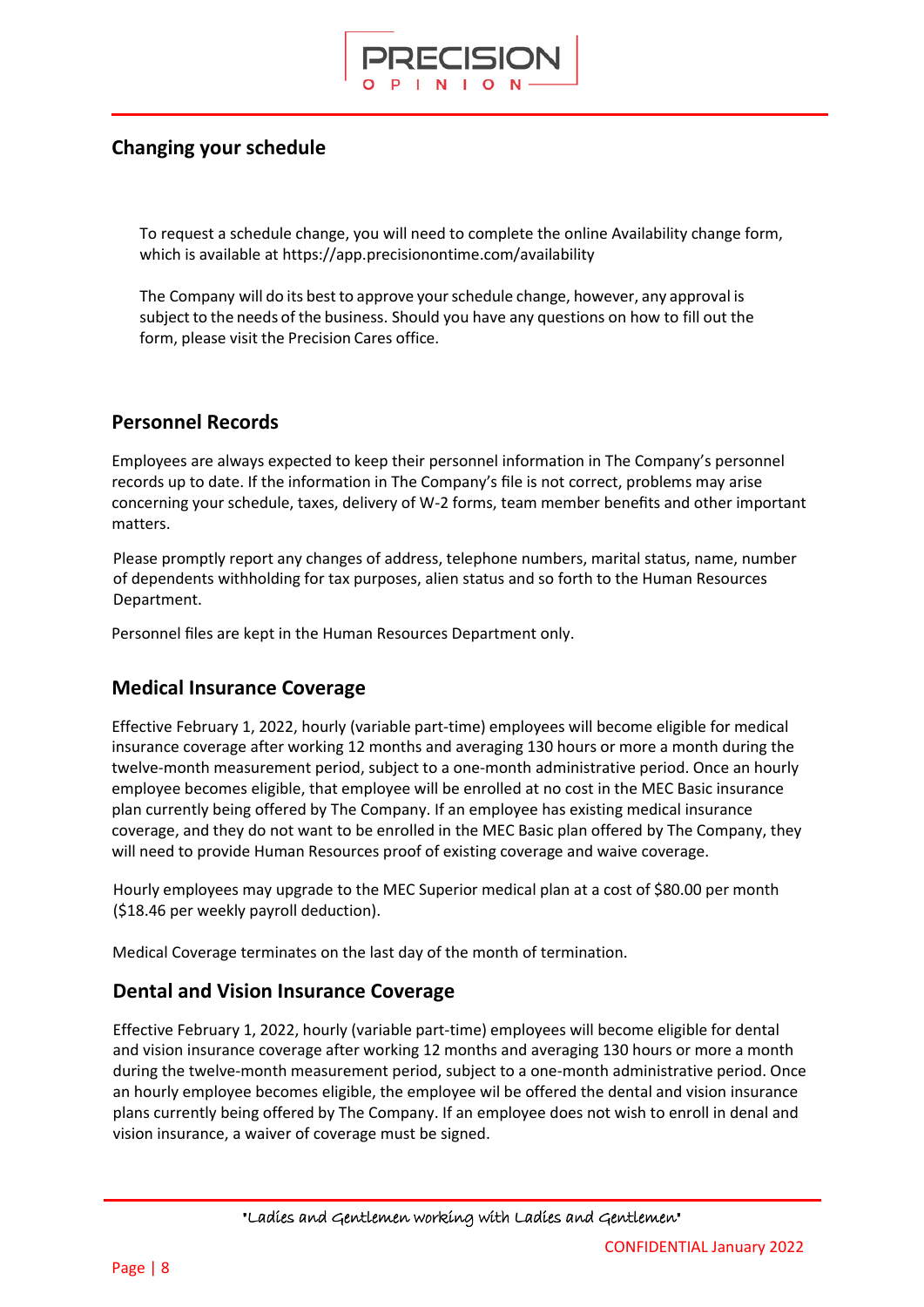

### **Personal Phone Calls / Mail Deliveries**

Personal phone calls may be made on an employee's own time from phones provided in the employee break, common areas or their personal cell phone provided call is made off the call center floor. The telephones provided are for local outbound telephone call purposes only. No long-distance calls of any kind may be made at any time.

In case of an **emergency**, you may be contacted through the Front Desk phone number 702- 483-4000 during office hours Monday thru Friday, 9am to 5pm Pacific Standard Time. After hours, you may be contacted, in case of **emergency** at the Pollock Call Center 702-444- 5034.

The Company will not accept and will not be responsible for any personal mail delivered. Do not have personal mail or packages sent to the workplace.

### **Employee Badges**

On each employee's first day, each employee will be given an employee badge which contains their name, photo identification and an access card along with a yellow lanyard that allows employees to enter the secured Data Collection Center entrances. **This badge and lanyard MUST always be worn on The Company property**.

After two weeks, employees will be provided with an orange lanyard to replace their yellow lanyard signifying passing the first step in their 90-day introductory period. ALL employees MUST wear their orange lanyard and ID badge at all times while on The Company property.

Additionally, if an employee badge is lost, it can be replaced at a cost of \$45.00, which can be payroll deducted.

Your badge and lanyard MUST always be worn while you are at work. The badge allows you to access the phone room floor and allows you to turn on your computer terminal. Your badge is assigned to you, and only you. Temporary Badges are issued by the Human Resources Department.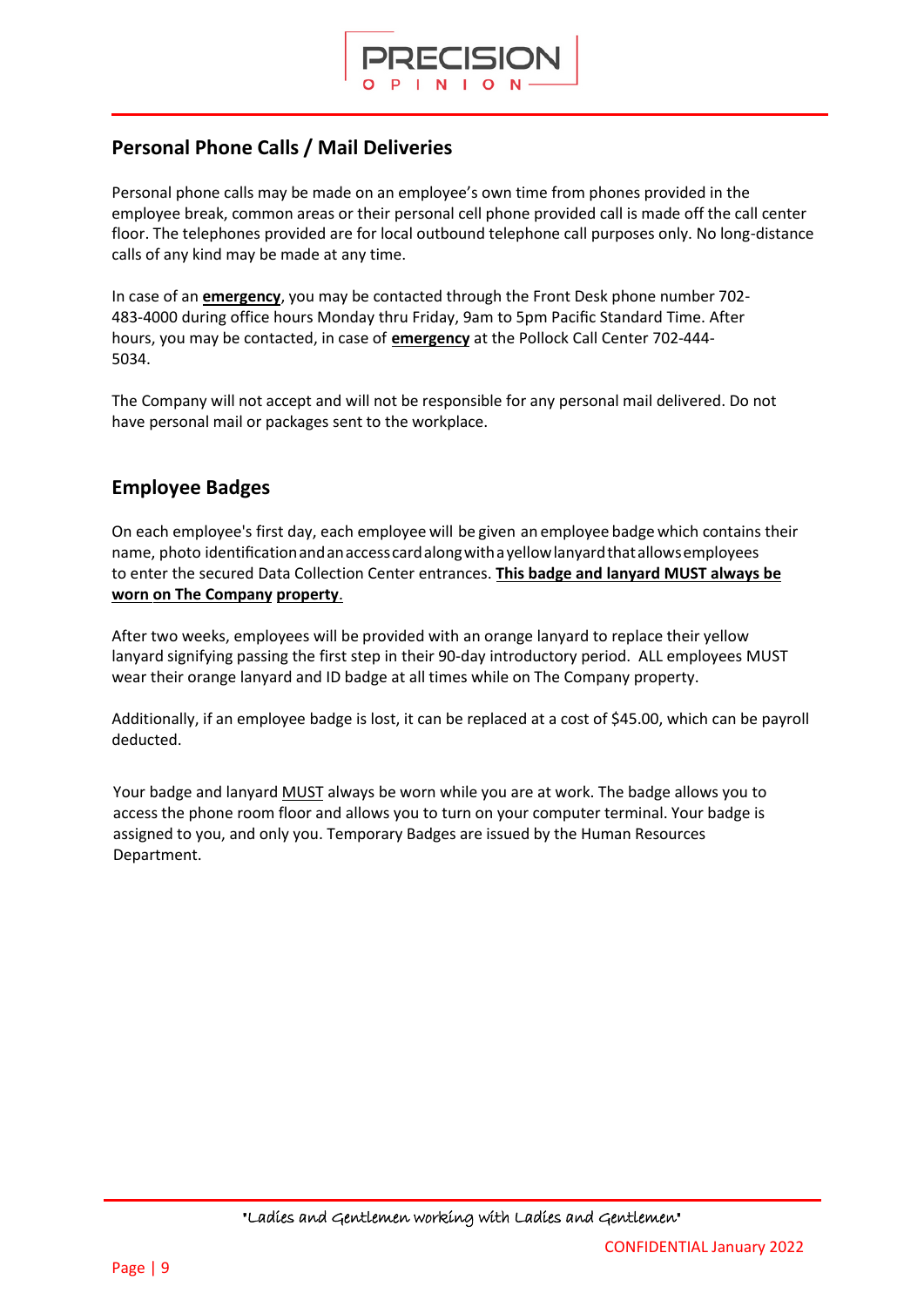

### **Dress Code and Grooming Policy**

Purpose - This dress code and grooming policy sets forth the minimum standards to ensure that all employees understand the importance of appropriate clothing, grooming and hygiene in the workplace. In general, clothing, jewelry, hairstyles, and cosmetics should be selected carefully, be in good taste and should not interfere with the performance of your duties or offend other co-workers.

Statement of Policy - Precision Opinion expects employees to be well-groomed and professional in appearance when coming to work or engaged in work-related tasks.

Employee Identification Badges must be worn at all times while working but away from their workstation.

#### **Hygiene - All employees are expected to practice daily hygiene and good grooming habits as follows:**

- Maintain personal cleanliness by bathing daily.
- Oral hygiene by brushing teeth daily.
- Minimize body odors by use of deodorants or anti-perspirant.
- No heavily scented perfumes, colognes, or lotions.
- Clean and well-kept fingernails. Fingernail length may not interfere with the performance of your duties.
- Hair should be clean, combed, and neatly trimmed or arranged. Unkempt hair is not permitted. Sideburns, mustaches, and beards are to be neatly trimmed.
- Hair accessories under two inches in width are permitted providing that any hair length, accessory, or style does not interfere with the performance of your duties.

**Precision urges employees to use common sense and sound judgment when it comes to selecting their work attire. To assist you, here are a few broad guidelines to follow:**

- All clothes must be work-appropriate.
- All clothes must project professionalism. Clothes that are too revealing are not allowed. Clothes must fit well and not oversized ("baggy") or undersized ("skintight").
- All clothes must be clean and in good shape. Discernible rips, tears or holes are not allowed.

#### **Inappropriate attire, which is prohibited and may not be worn at work, includes, but is not limited to:**

- Active sportswear, work-out attire, sweatpants, jogging suits, spandex or Danskins;
- Sweatshirts with hoods, hoodies are not allowed to be worn (covering your head) in the call center;
- Shorts, beachwear;
- Halter tops, crop tops, tank tops;
- Clothes made of see-through or mesh materials or clothes that expose areas of the body usually covered in a workplace;
- Underwear/undergarment type white T-shirts;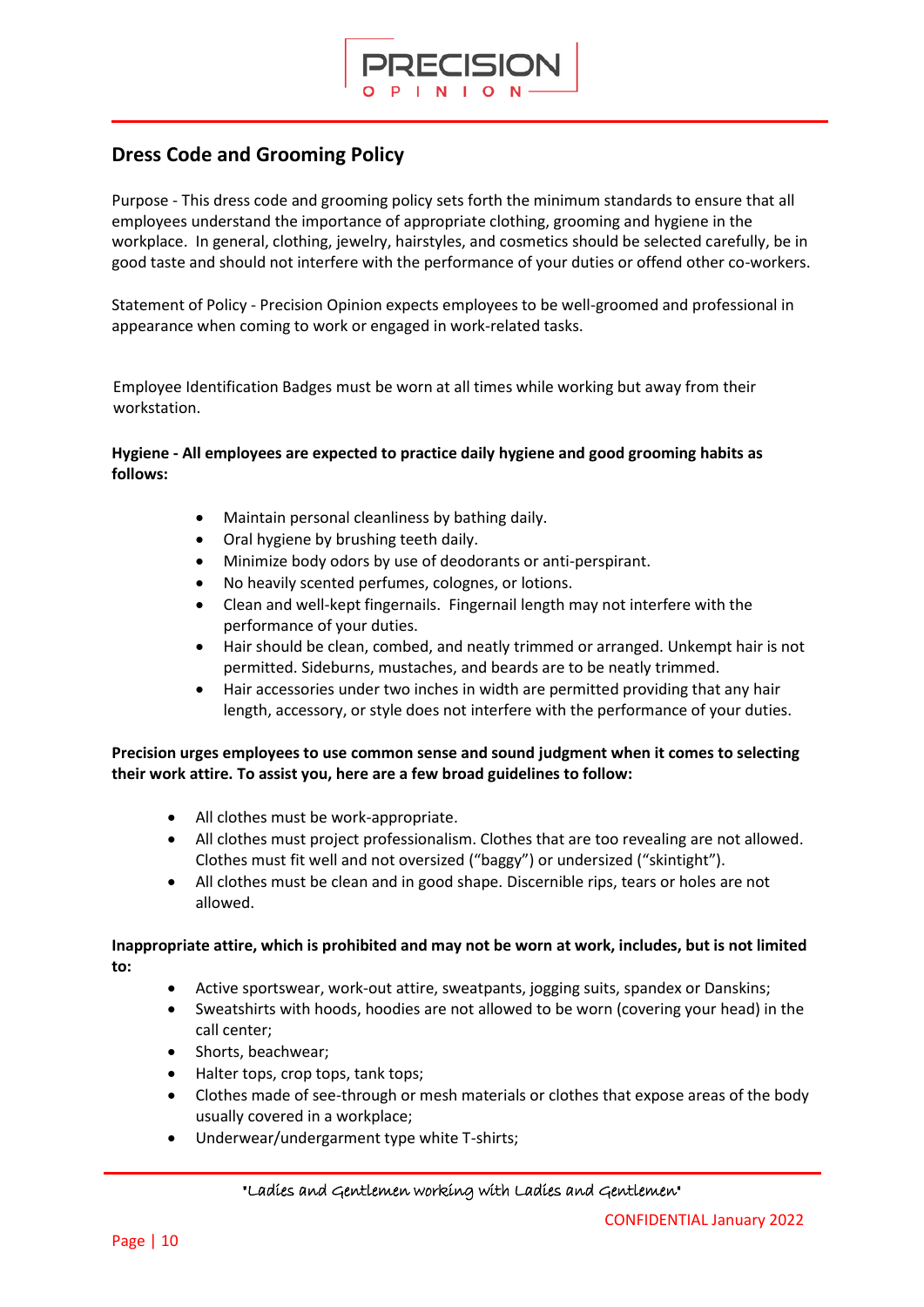• Shirts with messages or commercial advertising, including advocating illegal or lewd conduct, weapons or the use of alcohol, tobacco, marijuana, or other controlled substances;

RECISION

- Shirts with slogans or pictures on shirts including political slogans, advertisements for products, or suggestive cartoons or drawings, profanity, pornography and nude or seminude pictures or sexual acts;
- Torn pants or jeans;
- Sagging of pants so that underwear or undergarment is showing;
- Flip flop sandals, open-toed shoes, beach shoes or similar footwear, slippers;
- Dark tinted sunglasses;
- Head coverings of any kind;

You and your supervisor are responsible for ensuring that you follow all of the hygiene and appearance standards. Your supervisor may not permit you to work if you violate any of these standards. Employees who report to work in violation of these standards will be asked to leave work to address the violation. Hourly paid employees will not be compensated for any work time missed because of failure to comply with hygiene and dress code standards.

Any hygiene or appearance that is deemed by Precision, at its sole discretion, to be inappropriate, may result in disciplinary action regardless of whether it was specifically listed below. Violations of this policy will result in discipline, up to and including termination.

Precision Opinion recognizes the importance of individually held religious beliefs to persons within its workforce. Precision Opinion will accommodate a staff member's religious beliefs in terms of workplace attire unless the accommodation creates an undue hardship. Accommodation of religious beliefs in terms of attire may be difficult in light of safety issues for staff members. Those requesting a workplace attire accommodation based on religious beliefs need to contact the human resources department for review and approval.

Employees who will require workplace attire accommodations due to medical conditions need to contact the human resources department for review and approval.

### **Safety Awareness Introduction**

Safety is a responsibility of everyone at The Company. The general and specific rules and regulations that follow are Company policies and have been fashioned to protect not only you, but also your fellow employees.

These rules are not meant to be all encompassing but are provided as a general guide. It is imperative that all employees realize that the ultimate responsibility for their own well-being rests with them. An inch of common sense will go a mile towards preventing injury. Some easy to remember common sense rules are:

1) Don't ever think, "it can't happen tome," because it can and will if you don't keep your mind on your work.

2) Do not walk-in areas where there are signs posted or potential hazards. If you see a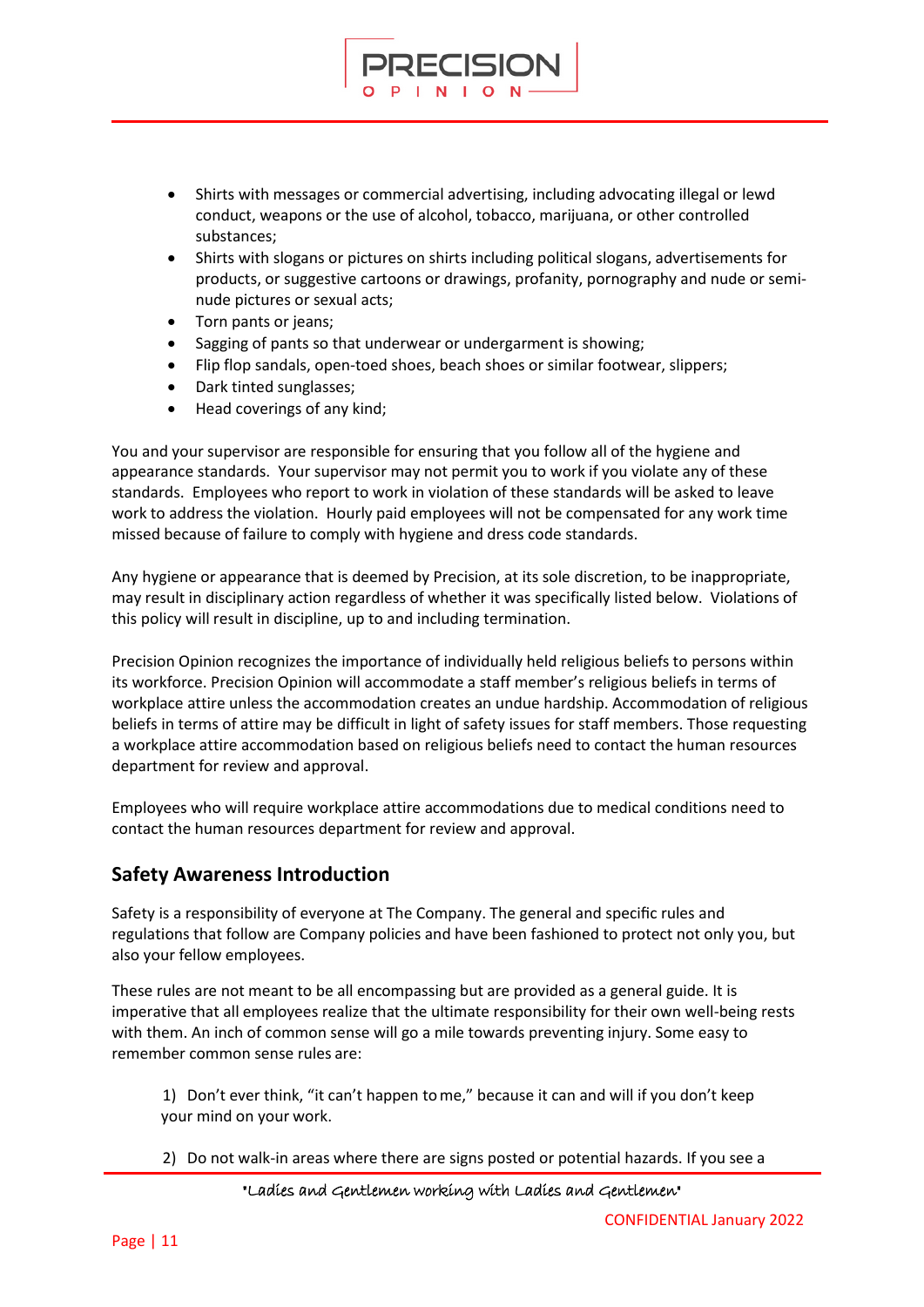

hazard that is not marked off, it is an employee's duty to notify a supervisor so they may handle it immediately.

3) All injuries are to be immediately reported to your supervisor.

4) Report any unsafe conditions that you observe to your supervisor or the Human Resources Department.

- 5) Do not overload electrical circuits.
- 6) Never throw any objects or push fellow employees while on The Company property.
- 7) No horseplay while on The Company property.
- 8) Never stand on chairs or other furniture.
- 9) Do not smoke, use matches or lighters while on The Company property.

While these are only a few examples as the handbook cannot cover all the circumstances which may arise at the workplace, it is best to practice common sense, safety, and courteousness to you and your fellow co-workers

#### **Emergency Response**

All employees must become familiar with emergency exits that are posted throughout the facility and location of afireextinguisher. Never block an emergency exit.

If you are trapped and cannot get out of the work area, remember the following:

- Don't panic
- In smoke, crawl don't walk!
- Put closed doors between you and the smoke and heat
- Seal off cracks around doors

Please evacuate with extreme caution to avoid panic. It is of the utmost importance that employees remain calm and that they follow the instructions of their immediate supervisors.

#### **A Note on Fire Extinguisher Usage:**

All extinguishers located in the office are rated "ABC." This means that they are designed for use on any type of fire, i.e. paper, wood, flammable liquids or electronics.

After activating the alarm to alert other employees, and if you feel that you can extinguish the fire without danger to yourself, use the following techniques to extinguish the fire:

- Firmly grasp the extinguisher by the handle and remove the safety pin from the discharge lever
- Grasp the hose with one hand and point the nozzle toward the bottom of the flame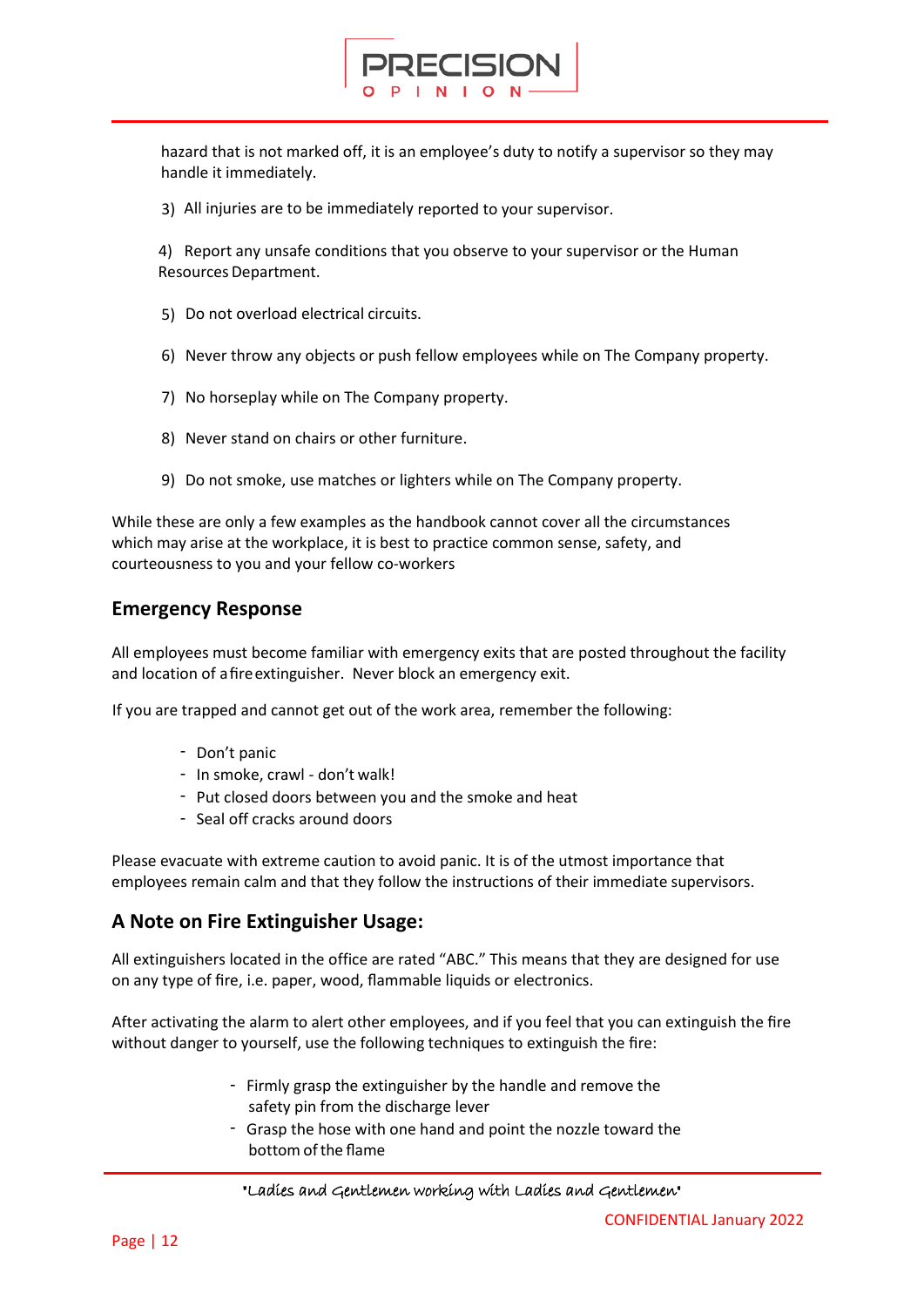

- Sweeping the nozzle from left to right, firmly press the discharge handle with your other hand untilthe flameis extinguished or the entire dry chemical is expended

### **General Rules of Conduct**

It is impossible to delineate every standard of conduct for every circumstance that may arise. The Company, however, always expects all its employee to perform competently and professionally, in addition to meeting and complying with standards included, but not limited to those that are described below.

The Company expects all employees to treat other employees and clients with respect. Our belief is "Ladies and Gentlemen working with Ladies and Gentlemen". We expect everyone to abide by this simple approach.

The Company defines inappropriate behavior or conduct that warrants disciplinary action or immediate termination to include, but not limited to, the following:

- 1. Employee does not have their ID badge or is not wearing their ID badge on Company property. A temporary badge can be issued by the Human Resources Department.
- 2. Violation of The Company's Mobile Communication Policy/Cell Phone Policy which states: Cellular phones, mobile devices, watches with communication abilities and headphones not issued by The Company may not be used while on the Call Center floor. While on the Call Center floor, mobile communication devices must be turned off and put away. All Call Center floors are a **PERSONAL CELLPHONE FREE ZONE**.
- 3. Solicitation or distribution of unauthorized literature or posting of notices, signs or writing in any form on Company property.
- 4. Dining, smoking (cigarettes, vapor, or e- cigarettes), gum chewing, or snacking at any time other than during meal or break periods or in areas other than those designated by The Company while on duty.
- 5. Eating, chewing gum or drinking, except for water with a sport cap, at your workstation is prohibited.
- 6. Drawing, reading, or doing other tasks not related to work at your workstation.
- 7. Pens are prohibited on the Call Center floor for all Research Associates/Interviewers. Pencils and paper will be provided by the Company for any project specific work.
- 8. Use of profane language or engaging in lewd, obscene, or inappropriate conversation, discussions, or conduct.
- 9. Insubordination, the failure, or refusal to carry out orders or instructions from an appropriate supervisor.
- 10. Sleeping or napping on the job.
- 11. Failure to fulfill the responsibilities of the job to an extent that might or does cause injury to a person or substantial damage to or loss of equipment.
- 12. Entering unauthorized areas without permission.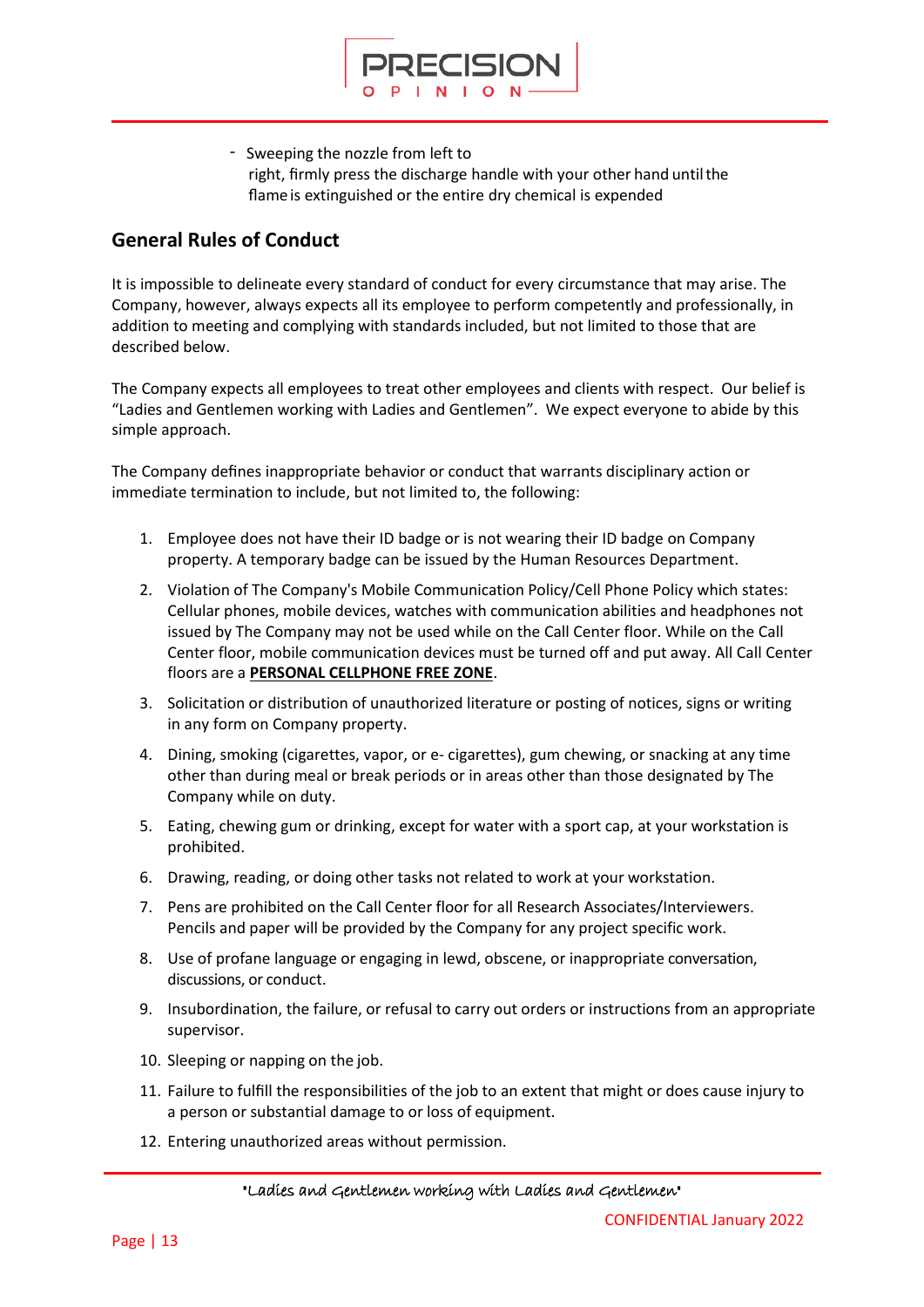13. Entering or leaving the facilities through any entrance or exit other than those designated by The Company.

FCISION

- 14. Excessive attendance issues.
- 15. Disregard or violation of a Company or Departmental rule, procedure, or policy.
- 16. Fighting, threatening, intimidating, coercing, or interfering with other employees or clients.
- 17. Knowingly making false statements or material omissions on personnel or other records, including survey data collection, and recording of your time in The Company's OnTime time keeping system.
- 18. Theft, larceny, or any unauthorized removal from premises of any Company property or property of another team member or client.
- 19. Employees may not, at any time while on company property, possess or use any weapon. Weapons include, but are not limited to, guns, swords, knives with blades over three inches in length, explosives, and any chemicals whose purpose is to cause harm to another person. Regardless of whether an employee possess a concealed weapons permit, weapons are prohibited on company property.
- 20. Bringing onto Company premises, having possession of, being under the influence of, or using, transferring, selling, or attempting to sell on Company premises or while on Company business, any form of alcohol, marijuana, or illegal drugs.
- 21. Abusing prescription drugs on Company premises or while on Company business.
- 22. On duty or off duty conduct that reflects adversely on The Company, materially affects employee's job performance, or affects employee's ability to report for scheduled shift.
- 23. Employees parking in unauthorized parking locations without proper authorization.
- 24. Failure to report to work as scheduled without prior authorization, including no-call/noshow. Failure to return to work as scheduled after an approved leave of absence.
- 25. Possession while on company property any recording or other unacceptable electronic devices.
- 26. Creating or contributing to unsanitary, hazardous, or poor housekeeping conditions.
- 27. Engaging in horseplay, or otherwise causing a disturbance on the premises.
- 28. Adjusting any computer settings, cables, or accessing any software not approved by the Company to perform an employee's job duties.
- 29. Failure or refusal to submit to a physical examination of blood, urine or other test requested by The Company, and/or failure to pass any mandated drug or alcohol testing.
- 30. Behaving in any manner that could be construed as discriminating or harassing or otherwise in conflict with federal or state laws and any policies of The Company.
- 31. Violation of appearance standards.
- 32. Failure to attend mandatory general meetings, special meetings, or training sessions without the approval of your supervisor.
- 33. Falsifying or altering survey respondent answers, and/or skipping questions. Entering answers for respondent without asking the question.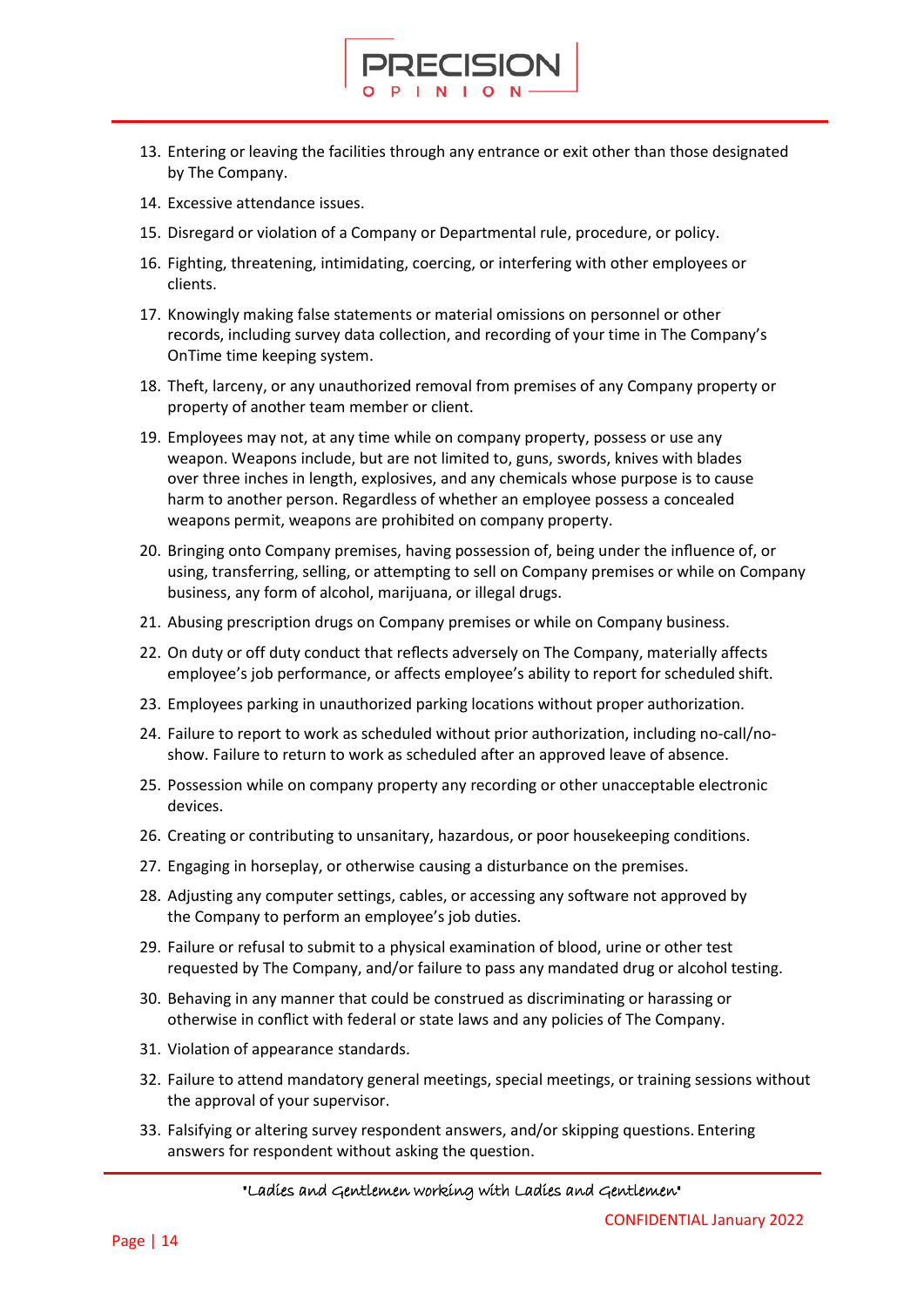

#### **General Rules of Conduct- Continued**

34. Violation of The Company's Alcohol and Drug Policy.

### **Social Media**

It is understood that social media can be a fun and rewarding way to share one's life and opinions with family, friends, and co-workers around the world. However, the use of social media also presents certain risks and carries with it certain responsibilities. To assist you in making responsible decisions about your use of social media, The Company has established these guidelines for appropriate use of social media.

This policy applies to all employees who work for The Company.

### **What is Social Media**

In the rapidly expanding world of electronic communication, *social media* can mean many things. *Social media* includes all means of communicating or posting information or content of any sort on the Internet, including to your own or someone else's web log or blog, journal or diary, personal web site, social networking or affinity web site, web bulletin board or a chat room, whether or not associated or affiliated with The Company, as well as any other form of electronic communication.

Ultimately, you are solely responsible for what you post online. Before creating online content, consider some of the risks and rewards that are involved. Keep in mind that any conduct that adversely affects your job performance, the performance of fellow associates or otherwise adversely affects members, customers, suppliers, people who work on behalf of The Company or The Company's legitimate business interests may result in disciplinary action up to and including termination.

### **Know and Follow the Rules**

Carefully read these guidelines. Inappropriate postings that may include discriminatory remarks, harassment, and threats of violence or similar inappropriate or unlawful conduct will not be tolerated and may subject you to disciplinary action, up to and including termination.

### **Be Respectful**

Always be fair and courteous to fellow associates, customers, members, suppliers, or people who work on behalf of The Company. Also, keep in mind that you are more likely to resolve work related complaints by speaking directly with your co-workers or by utilizing The Company's Open-Door Unspoken Policy than by posting complaints to a social media outlet.

If you decide to post complaints or criticism, avoid using statements, photographs, video, or audio that reasonably could be viewed as malicious, obscene, threatening or intimidating, that disparage customers, members, associates, or suppliers, or that might constitute harassment or bullying, or in violation of The Company's Confidentiality Policy.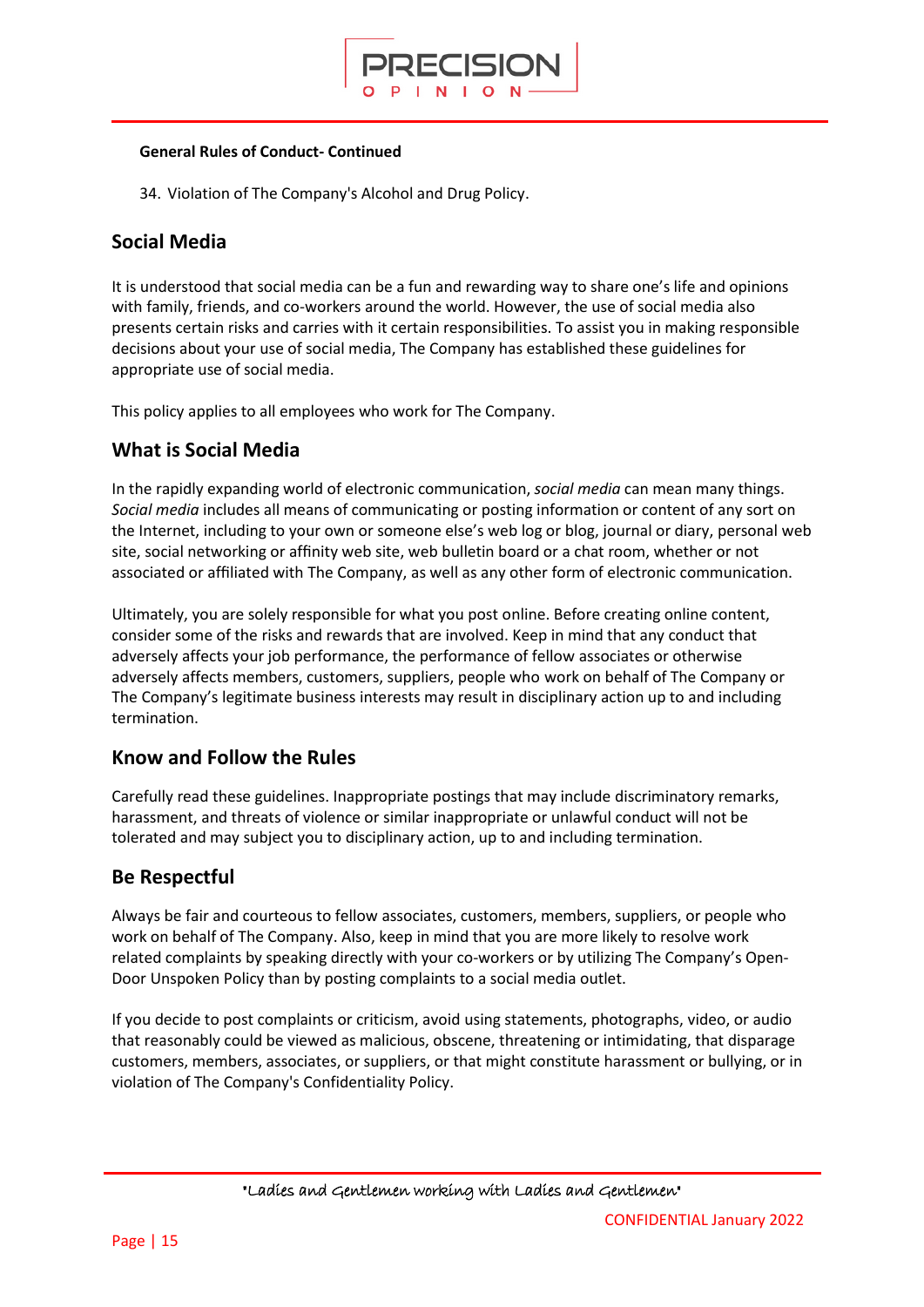

Examples of such conduct might include offensive posts meant to intentionally harm someone's reputation or posts that could contribute to a hostile work environment on the basis of race, sex, disability, religion, or any other status protected by law or company policy.

### **Be Honest and Accurate**

Make sure you are always honest and accurate when posting information or news, and if you make a mistake, correct it quickly. Be open about any previous posts you have altered.

Remember that the Internet archives almost everything; therefore, even deleted postings can be searched.

Never post any information or rumors that you know to be false about The Company, fellow associates, members, customers, suppliers, people working on behalf of The Company or its competitors.

### **Post only Appropriate & Respectful Content**

- Maintain the confidentiality of The Company trade secrets and private or confidential information. Trades secrets may include information regarding the development of systems, processes, products, know-how and technology. Do not post internal reports, policies, procedures or other internal business-related confidential communications.
- Respect financial disclosure laws. It is illegal to communicate or give a "tip" on inside information to others so that they may buy or sell stocks or securities. Such online conduct may also violate the Insider Trading Policy.
- Do not create a link from your blog, website, or other social networking site to a Company website.
- Express only your personal opinions. Never represent yourself as a spokesperson for The Company. If the Company is a subject of the content you are creating, be clear and open about the fact that you are an associate and make it clear that your views do not represent those of The Company or its clients, client projects or client results, fellow associates, members, customers, suppliers, or people working on behalf of The Company. Include a disclaimer such as "The postings on this site are my own and do not reflect the views of The Company." Do Not post anything to Social Media relating to any specific client(s) or projects of The Company as this is a violation of Company Policy.

### **Using Social Media at Work**

**Do Not** use social media while on work time or on equipment The Company provides unless it is work-related as authorized by your manager or consistent with The Company's Equipment Policy. Do not use a Company email addresses to register on social networks, blogs or other online tools utilized for personal use.

Using any form of social media in the workplace is a direct violation of the corporate confidentiality policy and an employee discovered to be using social media at work is subject to immediate termination at the sole discretion of The Company.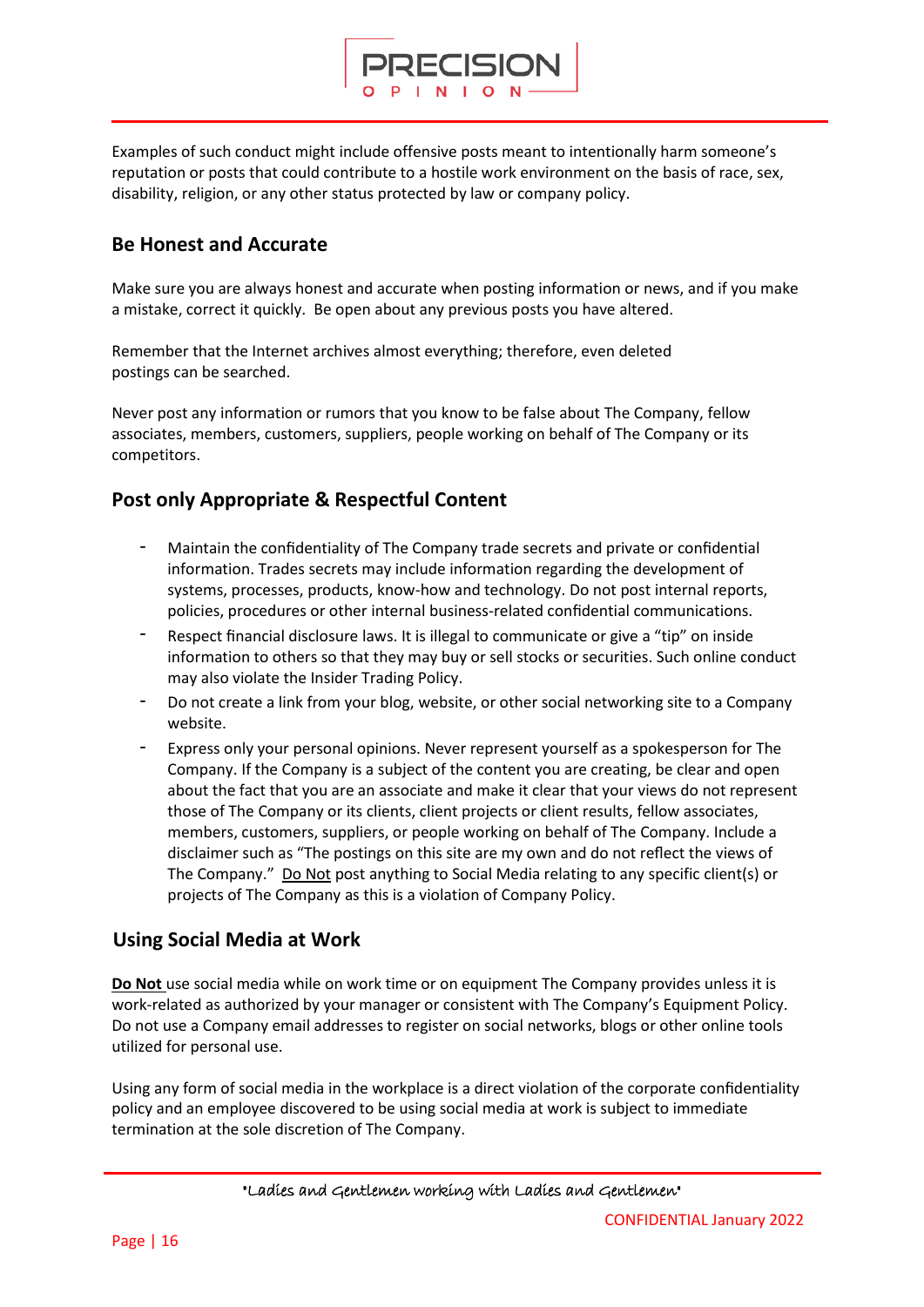

### **Media Contacts**

Associates are not to speak to the media on The Company's behalf without contacting the Chief Executive Officer for express and written permission. All media inquiries are to be directed to the CEO.

### **Drug and Alcohol Testing**

The Company has a commitment to providing an environment free from the use and/or abuse of drugs and/or alcohol in order to maintain the safety and integrity of our business, as well as the safety, health and wellbeing of our employees and clients.

If you are suspected of using or being under the influence of alcohol, marijuana, prescription drugs or any other controlled substance while on Company property, while working or just coming by, you will be suspended immediately and removed from property. You will then be subject to a drug test at an independent facility. If you test positive for any substance, you are subject to suspension and possible termination. You will be terminated if you refuse to be tested. The Company also reserves the right to have a member of the Courtesy Patrol and/or Human Resources Department inspect all items located on Company property for alcohol and/or controlled substance where there is reasonable suspicion of a violation of the law or this policy. If you refuse to cooperate, you will be subject to suspension and possible termination.

The use, sale, purchase or storage of drugs or alcohol during working hours (including breaks and meal periods), or while on Company property is strictly prohibited. For purposes of this policy "drugs" shall mean and refer to all drugs which are illegal under either Federal, State or Local Laws. Reporting to work under the influence of drugs or alcohol is also prohibited.

### **Search & Inspection Policy**

It is the policy of The Company, when deemed necessary by management, for authorized persons to search and inspect both company property and personal items, including vehicles brought onto company property. An employee's refusal to cooperate in a search, inspection or investigation will result in disciplinary action, up to and including termination.

#### **Protocol**

- 1) A minimum of three management representatives will conduct an unannounced search. Two of these representatives will conduct the search, and the third representative will record the inventory. Items found and identifying locations will be noted.
- 2) One of the company representatives conducting the search must be of the same gender as the person whose belongings are being searched.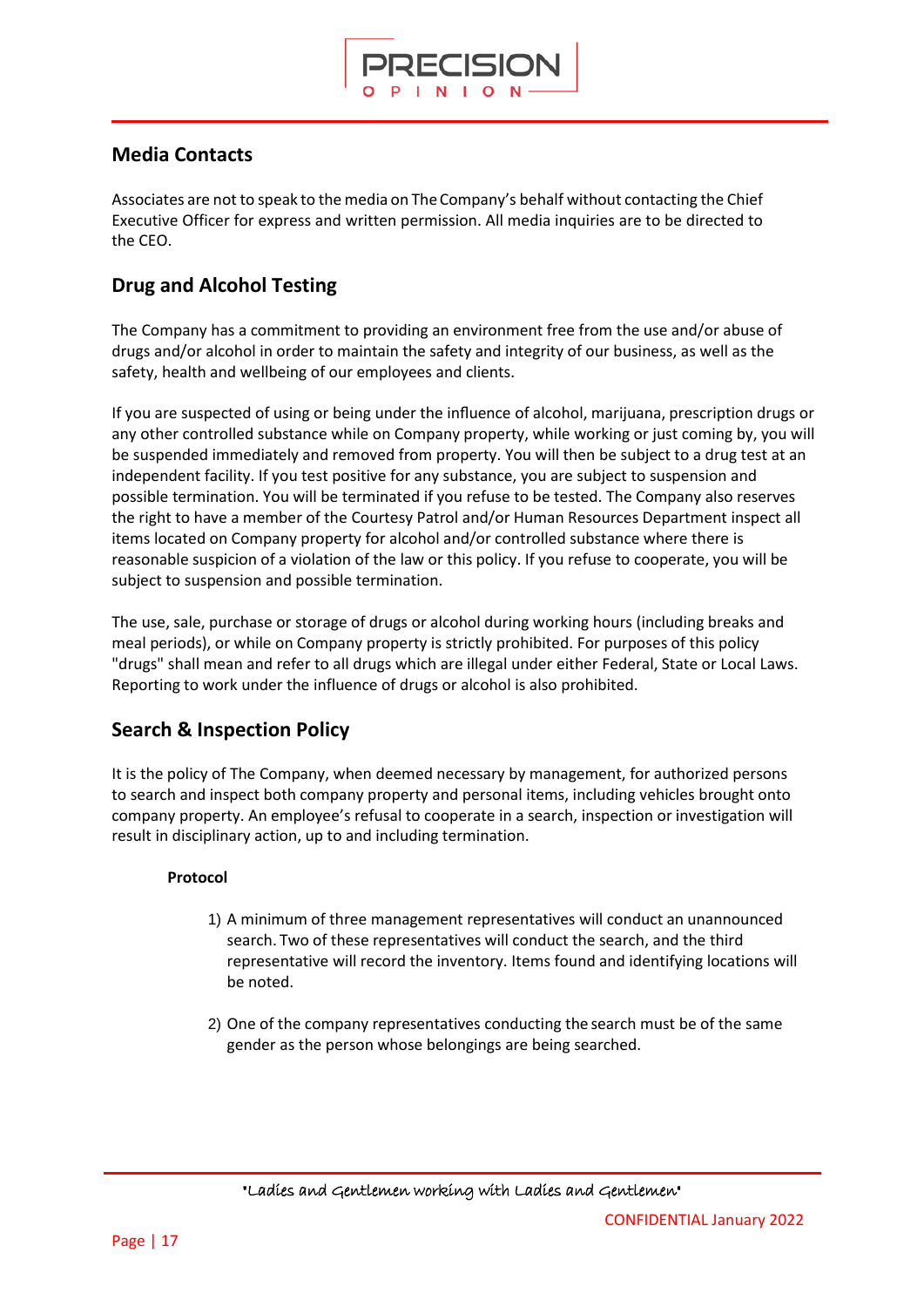

3) The search will be conducted in the following manner:

-The employee involved will be taken to a private location and informed that The Company would like to conduct a search and inspection of his or her personal possessions (including his or her vehicle), in accordance with company policy. The company representative conducting this meeting should ask the employee if he or she will cooperate.

-The search will not begin until the employee giveswritten consent to the search.

-In the presence of Company representatives and the employee, the designated Company representatives will search as necessary through the employee's locker, work area, personal items and/or vehicle. The designated company representative should record an inventory of all items found during the search and secure relevant items.

After the search is completed, the designatedcompany representative will:

- Conclude the search by either thanking the employee for their cooperation or placing the employee on an unpaid suspension pending investigation.

- If suspension is warranted, Human Resources will be in touch with the employee within 48 hours to schedule anappointment.

#### **Refusal to Cooperate**

An employee who refuses to cooperate with a search request from an authorized Company representative will:

- Not be detained in any way for any reason but will be informed that any sort of refusal to cooperate will be grounds for disciplinary action, up to and including termination. Employee will be relieved of duty and placed on unpaid suspension pending an investigation.

#### **Reporting**

The Manager of Human Resources or a member of the Human Resources team will immediately report to the appropriate authorities any illegal items that are found and will document such notification. The Company reserves the right to confiscate and dispose of items found during such searches, as necessary.

- What items were seized and what actions were taken with the items.

- What instructions were given to the employee.

Each Company representative present during the search must immediately write an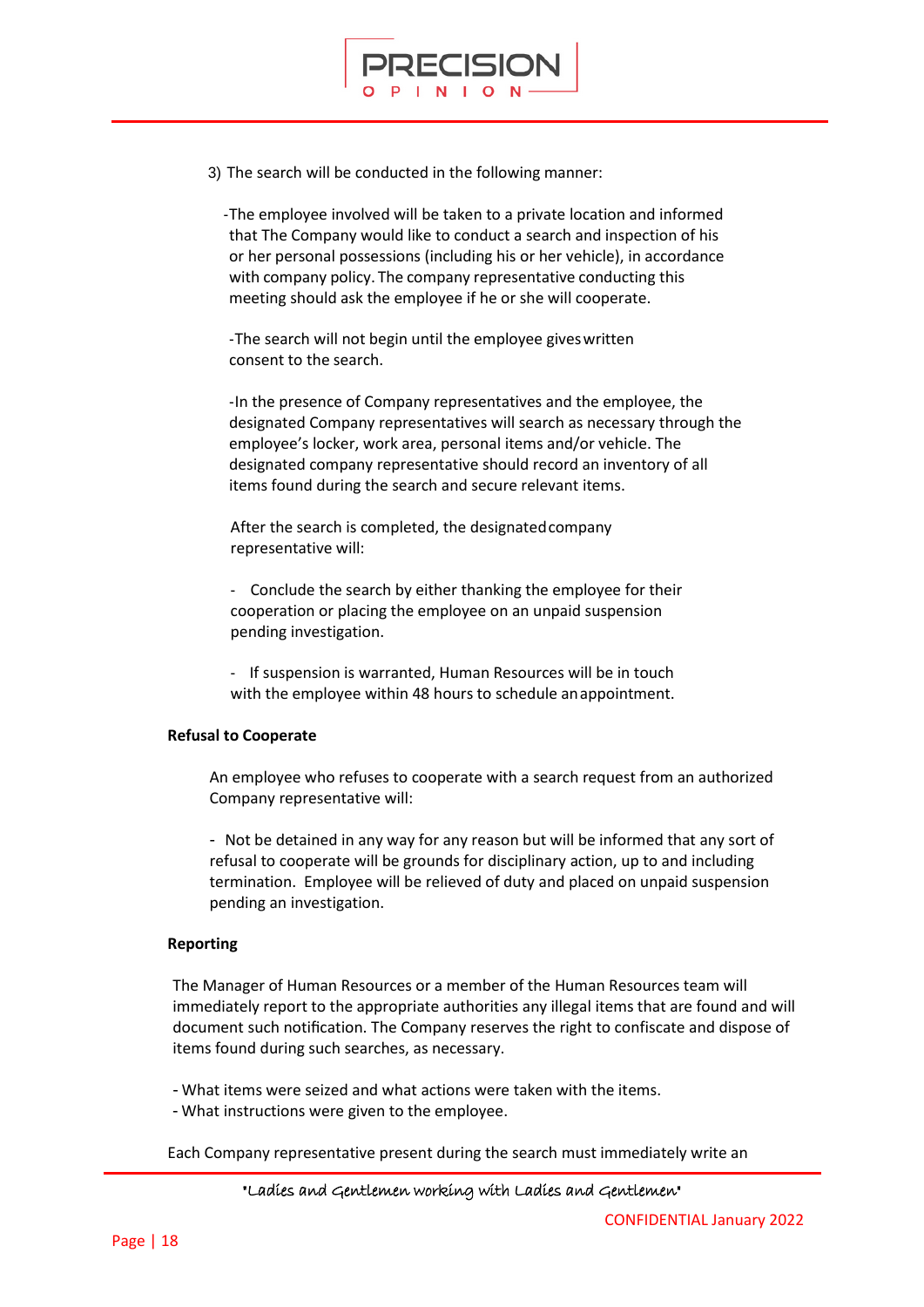

independent report of the incident, or a joint statement/summary may be written and signed by all involved in the search, including the employee(s). The report(s) should be delivered to the Director of Human Resources.

The following information will be in the report:

- Reason for the search.
- Who was involved in the search.
- Where the search was conducted.
- Date and time of the search.
- What was found during the search and where it wasfound.
- What actions were taken with the employee involved.

### **Policy Against Harassment, Bullying Discrimination and Retaliation**

The Company has a zero-tolerance policy for any form of harassment, discrimination or bullying in the workplace. Our commitment to equal treatment includes maintaining a workplace free from sexual, racial, ethnic, gender, or religious harassment/ discrimination - "Ladies and Gentlemen working with Ladies and Gentlemen".

All complaints of this nature are promptly and thoroughly investigated.

Employees who engage in discriminatory or harassing conduct are subject to disciplinary action, up to and including termination of employment.

It is The Company's policy to provide for all employees a work environment free from all forms of harassment and discrimination. Harassment is defined as verbal or physical contact that denigrates or shows hostility or aversion toward an individual because of his or her age, race, color, gender preference, sexual preference, religion, national origin or disability by (1) creating an intimidating, hostile, or offensive work environment, (2) unreasonably interfering with a team member's work performance, or (3) otherwise adversely affecting an individual's employment opportunities.

#### **A. Prohibition Against Harassment.**

The Company strictly prohibits all forms of harassment. It is against the policies of The Company for any employee, to encourage actions which harass or bully another employee, client, customer, vendor, independent contractor, or contract employee based on his/her race, color, religion, sex, national origin, age, pregnancy, genetic information, veteran status, marital status, disability, height, weight, or any other status protected by state, federal or local law.

#### **B. Discrimination.**

(i) Discrimination - Differential treatment based on a protected category such as age, gender, race, disability, pregnancy, religion, color, national origin; especially, a failure to track all employees equally with no consideration for their protected category.

(ii) Retaliation - The act of doing someone harm in return for that person's engagement in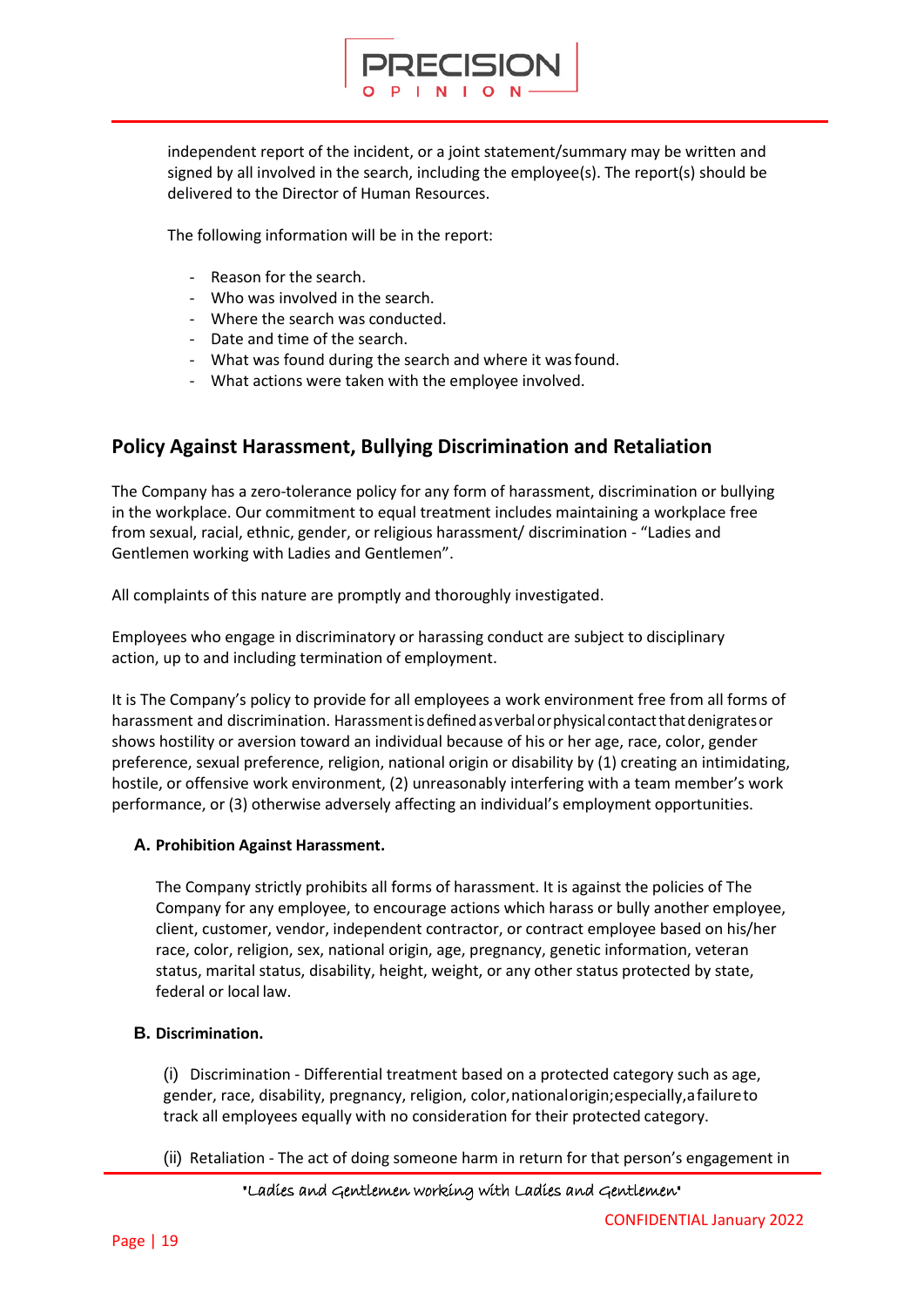

protected activity, such as reporting, and/or acting upon an act of discrimination and/or harassment.

(iii) Harassment - Harassment is unwelcome behavior because of an employee's race, color, origin, religion, sex, pregnancy, childbirth, or a relation condition, age, disability, marital status, veteran status, or the status protected by the federal law that issufficientlysevereor pervasivesothatit alters the conditions of the employee's employment and creates an abusive or hostile work environment.

(iv) Sexual Harassment - Unwelcome sexual harassment includes, but is not limited to, threatening adverse employment actions if sexualfavorsarenotgranted;promising preferential treatment in return for sexual favors; andunwanted physical contact and/ or offensive remarks because of sex.

Examples of prohibited behavior include, but are not limited to:

- A. Unwelcome sexual advances, propositions, threats, sexual innuendoes, suggestive, or insulting comments or sounds, sexual jokes or teasing of a sexual nature, commentary about an individual's body,sexualprowessdeficiencies,anyother abuse of a sexual nature or jokes, threats, epithets, or slurs which are based on protected characteristic.
- B. Unwelcome displays of sexually suggestive objects, pictures, or letters, leering, e-mails, obscene gestures or suggestiveoroffensive graffitibasedon any protected characteristic.
- C. Unwelcome physical contact, including offensive touching, pinching, brushing the body, impeding, or blocking movement, or other unwanted sexual acts, sexual assault, or battery.
- D. Epithets, slurs, or negative stereotyping.
- E. Threatening, intimidating, or hostile acts
- F. Written or graphic material that is placed on walls, bulletin boards, notes or elsewhere on The Company's premises that denigrates or shows hostility or aversion toward an individual or group.
- G. Verbal or physical acts that are proposed to be "jokes" or "pranks" but are hostile or demeaning.
- H. Leering at one's body.
- I. Whistling at someone or cat calls.
- J. Making unwanted sexual compliments, innuendoes, suggestions, or jokes.
- K. Subtle or overt pressure for sexual favors.
- L. Remarks about a person's physical anatomy or characteristics.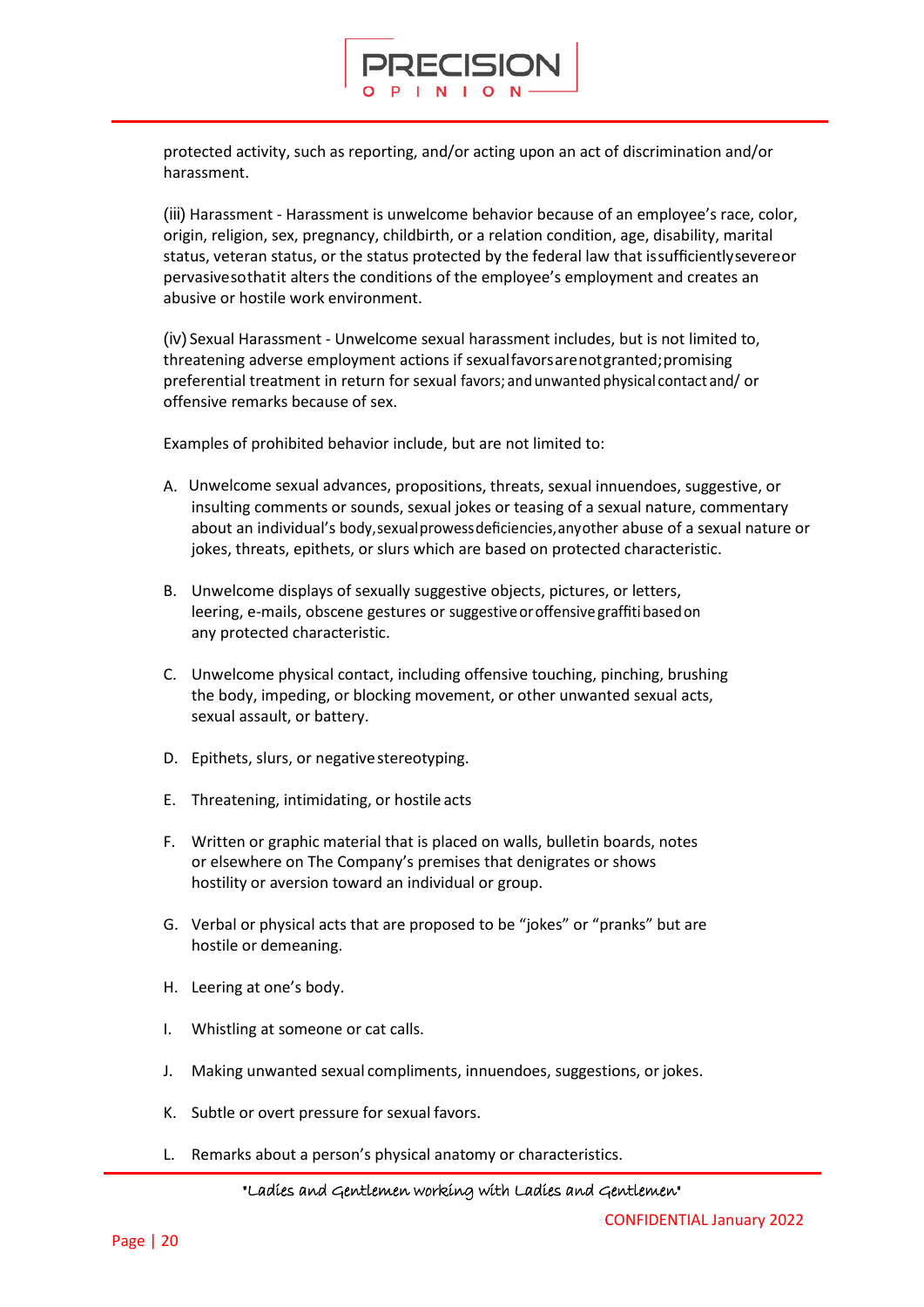

N. Continued and unwanted requests or attempts to create or continue "dating" or other personal relationships.

**ECISION** 

- O. Turning work discussions into sexual topics.
- P. Unnecessary touching.
- Q. The above list is not all inclusive and is intended only to provide examples of prohibited conduct.

**Complaint Procedure**: The Company takes complaints of discrimination, harassment, and retaliation seriously. If you believe that you have been the subject of discrimination, harassment, and/or retaliation, you must report the act immediately to the Human Resources Department. If you are uncomfortable bringing your complaint to the Human Resources Department, dissatisfied with the resolution of your complaint, or if after notifying the Human Resources Department, the alleged discrimination, harassment, or retaliation continues to occur, you should contact the President of The Company who will investigate your issue to address your concerns.

**Non-Retaliation**: The Company prohibits any retaliation against any employee who, in good faith, makes a complaint of discrimination or harassment or has participated in an investigation of a complaint. The Company will take corrective action and discipline any supervisor, agent, or employee of The Company who, after investigation is found, to have retaliated against any employee for utilizing the complaint procedure or has participated in the investigation of a complaint brought under this policy. The employee should use the above complaint procedure to report any retaliatory conduct based on the employee's complaint or the employee's participation in an investigation under this policy.

In order to avoid the misunderstandings and other problems, managers and supervisors are not permitted to date or pursue romantic or sexual relationships with employees who they supervise, directly or indirectly.

If a manager and employee wish to "date" or are in a relationship, it must be communicated to the Human Resources Department so appropriate steps may be followed.

Any team member being reported of or found guilty of discrimination, harassment and/or retaliation in any form is subject to disciplinary action at the sole discretion of The Company.

### **Smoking Policy**

In order to comply with State and Federal laws, and to maintain an atmosphere of professionalism for our clients, as well as employees who are on duty, employees and visitors may smoke only in those areas designated as a Smoke Friendly Area. All Smoke Friendly Areas are located outside of our call centers, no Smoking is allowed indoors. This includes cigarettes, cigars, tobacco pipes, vapors, e-cigarettes, and the like.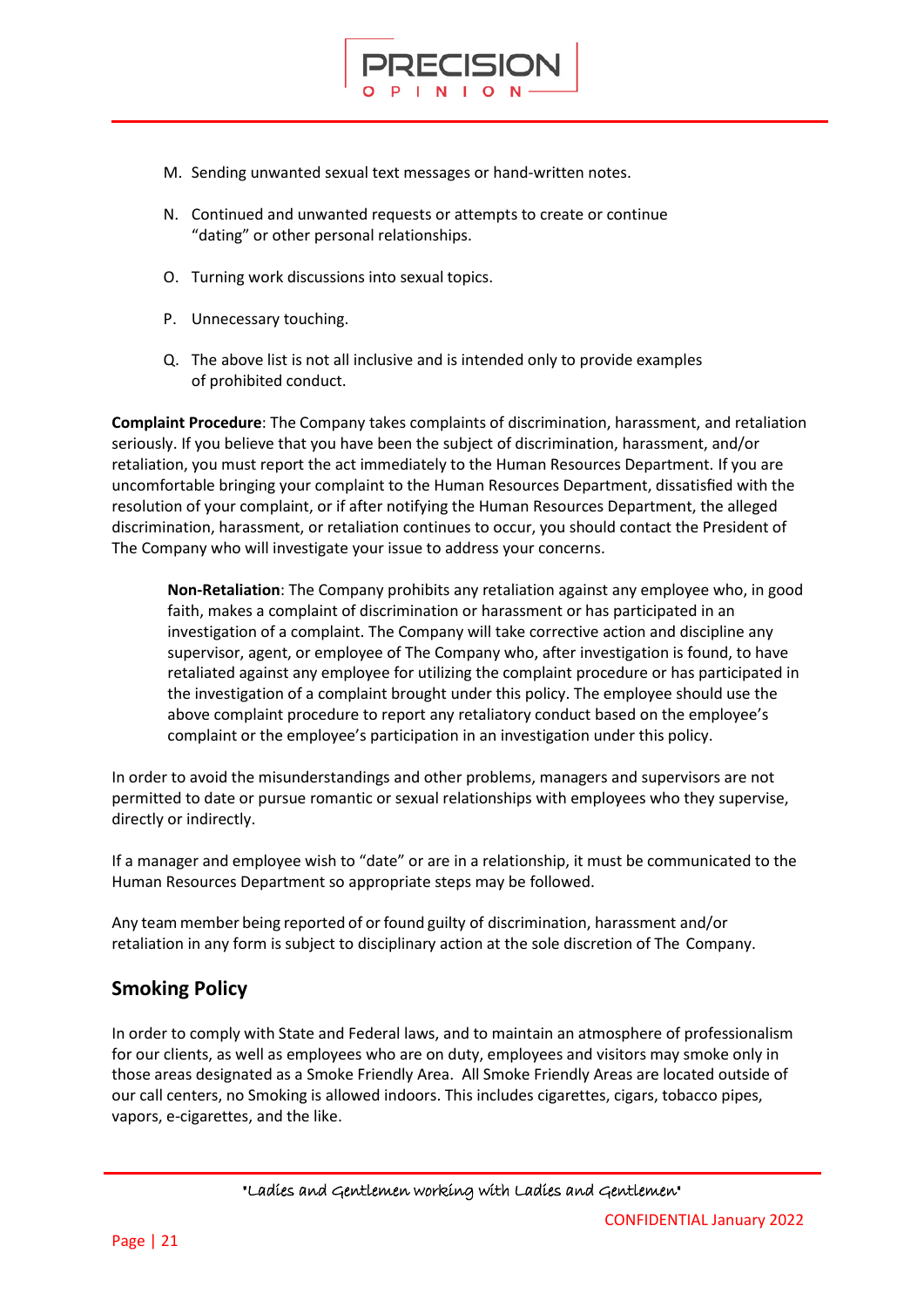

### **Solicitation / Distribution**

Employees are not permitted to post any notice, announcement, or advertisement on Company property without the prior written permission from the Human Resources Department. Employees are not permitted to solicit or sell any product or service during work time and on/in Company property.

Employees are not permitted to distribute literature during work time or on company property at any time without the expressed consent of the Human Resources Department.

Violations of this policy may result in disciplinary action, up to and including termination.

### **Attendance Policy**

Being punctual and reliable for your schedule is vital to the success of The Company and an important part of your overall job performance. Your attendance record is a factor in your performance evaluations and will be considered in granting promotions and job transfers. The Company expects all team members to work their scheduled hours.

Failure to meet this standard may result in disciplinary action at the sole discretion of The Company. It is your responsibility to be aware of your schedule.

### **Disciplinary Policy & Procedure**

Each team member is expected to follow basic rules of conduct and any other rules that may be established in the future. As a general guide to the employees, any conduct which adversely impacts a team member's ability to perform his/her job duties at The Company, is grounds for disciplinary action, up to and including immediate termination, and is at the sole discretion of The Company.

When/where appropriate, The Company may practice a "progressive discipline" approach to rule infractions and inappropriate conduct. Violations and inappropriate conduct may result in any one or more of the following levels of discipline being imposed: verbal warning, written warning, suspension, Performance Improvement Plan, and termination. Disciplinaryactions will start at the lowest step unless deemed egregious by The Company, where escalation level discipline will be forfeited, and immediate suspension and/ or termination will be given at the sole discretion of The Company.

### **Company Disparagement Policy**

While employed by the Company, no employee is permitted to post, share or distribute remarks about The Company or its clients that is deemed disparaging by The Company via any platform of communication (i.e., online, socialmedia, posters, etc.).

Employees found in violation of this policy will be subject to disciplinary action, including the possibility of termination.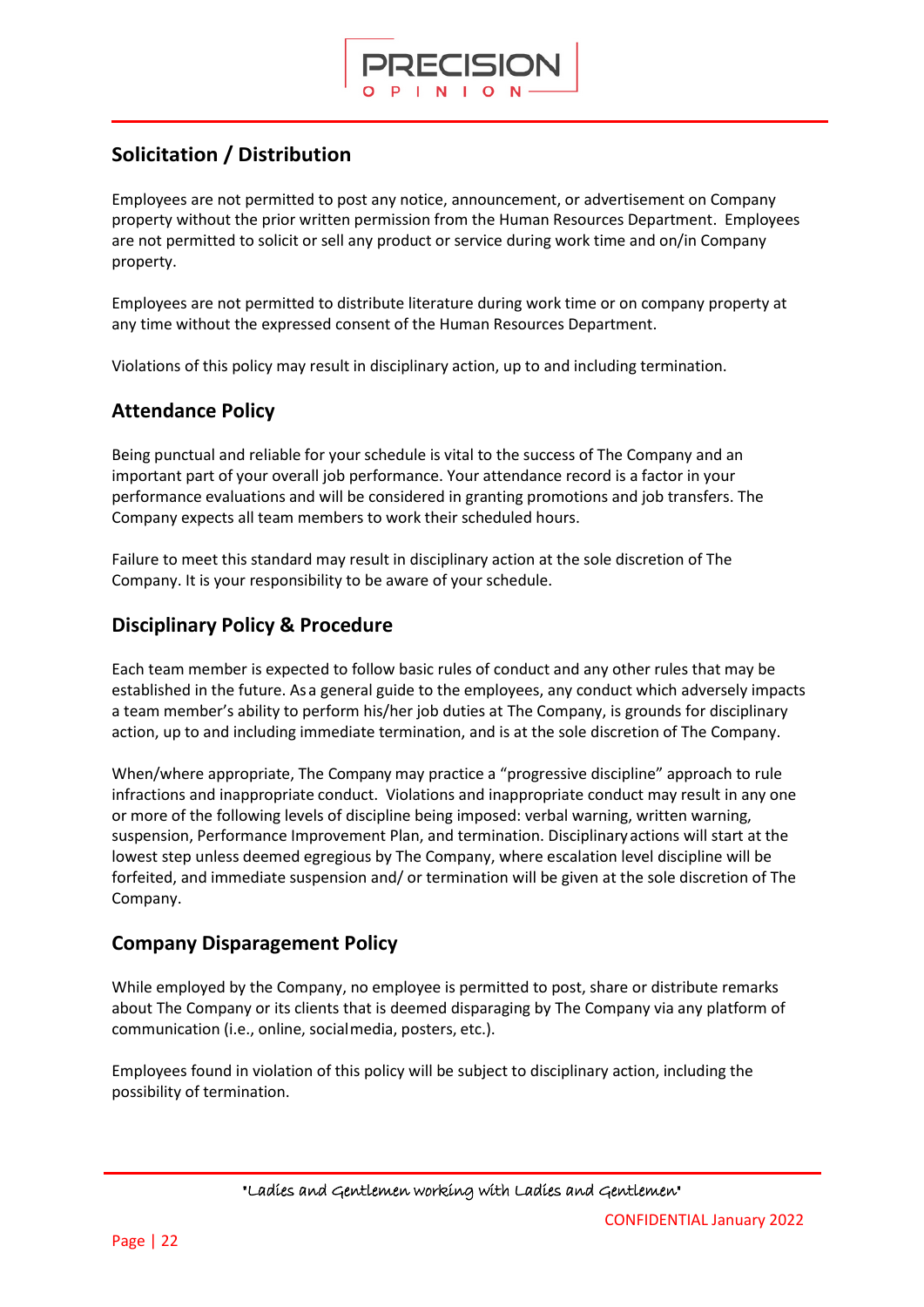

### **Mobile Communication Devices**

Cellular phones, mobile devices, watches with communication abilities and headphones not issued by the Company may not be used while on the Call Center floor. While on the Call Center floor, mobile communication devices must be turned off and put away.

The Call Center floor is a **PERSONAL CELLPHONE FREE ZONE**.

The following guidelines apply to the use of cellular phones while working.

- Personal cell phone may only be used while on break, outside of the Call Center floor.

- All personal cell phones must be turned off at all times while working and stored in the lockers provided.

- If you are found to have your cell phone, at your workstation, you are subject to disciplinary action, including immediate termination.

### **Confidential Information**

While an employee of the Company, you will be privy to confidential information about clients, products, services, individuals, and technological tools for conducting business. Any information concerning the business affairs of the Company is completely confidential and restricted. You should never steal, falsify, misuse, or remove any of this information. Violations of this policy may result in disciplinary action. You will be required to sign a confidentiality agreement upon accepting employment with The Company.

A.**Definition of Confidential Information.** The protection of confidential and proprietary information is vital to the interests and the success of The Company. Confidential and proprietary information includes: internal Company methods, policies, and procedures; information regarding the general business operations, costs, profits, sales, marketing and strategies, methods of doing business, customer and/or client relations; business forms developed by or for The Company; software and computer systems developed by or for The Company; client work product; product or service information, lists, records, reports, analyses, brochures, materials and documents concerning The Company or its customers and/or clients, products, services, research, reports, analyses, product development, marketing and sales strategies, presentations, plans, and procedures; financial information concerning The Company, including but not limited to, marketing plans, advertising plans, budgets, business development strategies, financial status and day-to-day operations; computer systems, applications, programs and documents in either electronic or hard copy and all processes pertaining or related to those systems; customer and/or client information. The names of customers/clients, customer/client preferences and services, customer/client marketing plans, pricing letters, quotations, and cost analyses; and other instructional material of The Company setting forth The Company's methods of operation, plans, programs, proposals, concepts, and ideas.

B. **Non-Disclosure**. Employees shall always maintain in confidence all Confidential Information and not disclose or use, except in the course of The Company's business and for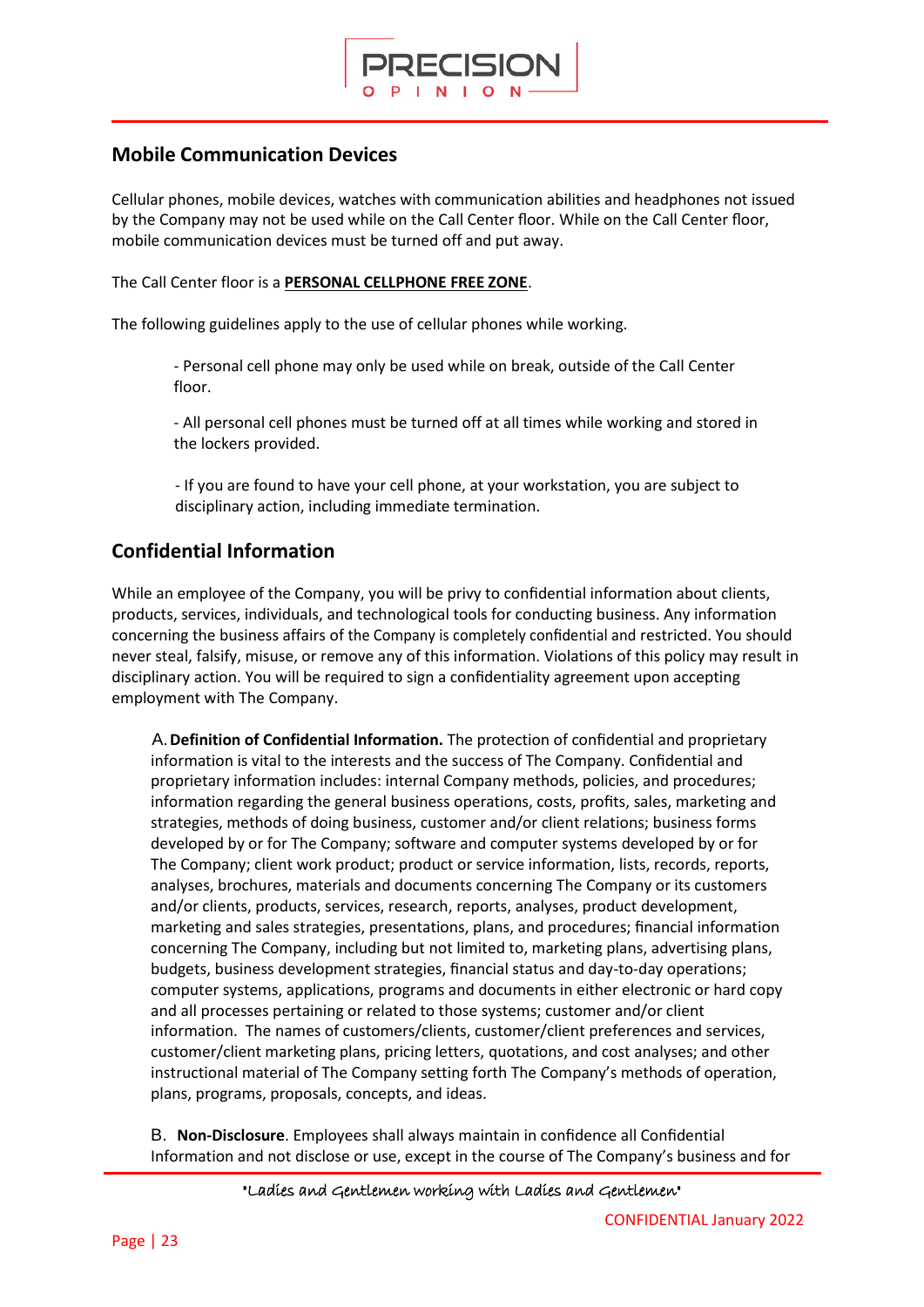

RECISION

C. **Discipline**. The Company shares this information only because it is necessary in order to perform the employee's duties. The unauthorized use, review, copying or release of confidential information asdetermined in the sole discretion of The Company, may result in disciplinary action up to and including immediate termination of employment.

### **Removal of Company Property**

You are not to remove any tools, confidential information and/or equipment or any other property belonging to The Company during your employment or after termination. The Company reserves the right to inspect all packages, backpacks, briefcases, handbags, clothing, and garments should an employee be suspected of removing company property.

Failure to cooperate will result in immediate disciplinary action, up to and including immediate termination.

### **Resignation**

A team member desiring to terminate their employment with The Company is requested to provide a minimum of two-weeks' notice to the Human Resources Department.

On an employee's last day of work, the employee's badge and lanyard must be handed into the Human Resources Department. An employee has up to 24 hours after their final day of work to return their badge and lanyard. Failure to return your badge and lanyard within this timeframe may result your badge deposit fee forfeited.

Additionally, if for any reason you were not charged a badge deposit, and do not return your badge within the parameters mentioned above, you will be charged a badge fee of \$45.00, for your last payroll with The Company.

A client or The Company may remove an employee from any project at any time, with little or no warning to the employee. If an employee is removed from a project, they are subject to suspension and/or termination at the sole discretion of The Company.

### **Safety Reporting Protocol**

The Company believes that a safe and healthy environment is of utmost importance to the wellbeing of every team member and guest. If you believe or know that a potential or actual safety or health hazard exists or that a violation of health or safety standard exists, or may exist, you are to immediately inform your supervisor or the Human Resources Department of the situation. If your concerns are ignored, you are to report the suspected violation to the Company's CEO.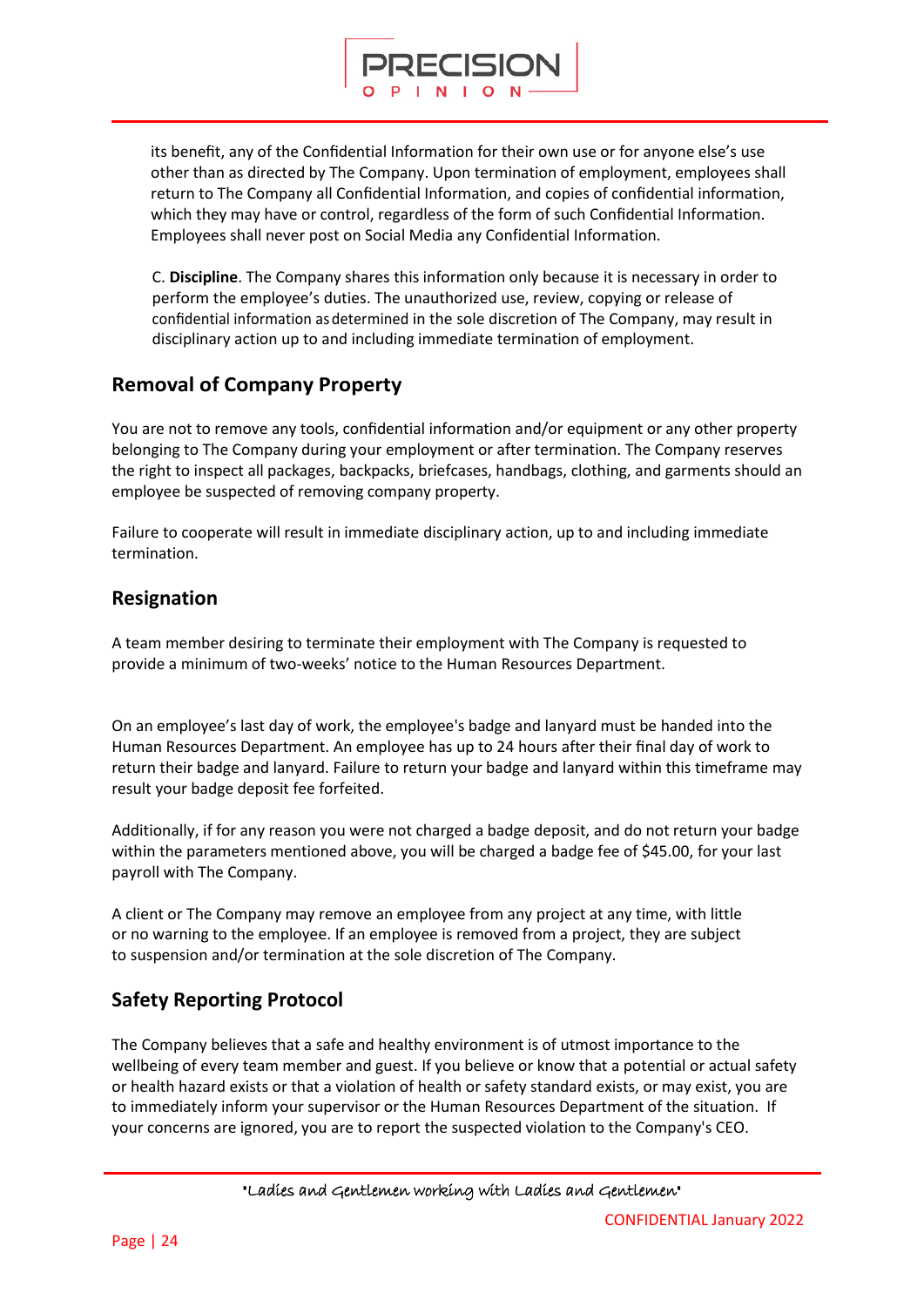All job-related accidents and illnesses, no matter how minor, are to be reported immediately to your supervisor. In case of accidental injury or death, an injured team member or any person claiming to be entitled to compensation must give notice to The Company with seven (7) days. If notice is not given to The Company within seven (7) days, no workers compensation payments will be made under the law of such injury or death.

RECISION

If a team members injury is deemed an "emergency" due to pain, bleeding, unconsciousness, broken bones, or immobility of a limb, and your family physician cannot be reached, an ambulance will be called on your behalf. After your first visit to the emergency room, all routine follow-up visits should be made with the attending or family physician. Do not make routine follow-up check-ups at the emergency room. Only emergency situations will be considered reasonable and customary.

A note from your attending physician must be given to the Human Resources Department indicating the required time off and your release from care. If your time off is more than 5 working days, you must obtain a leave of absence from Human Resources Department. All doctors' notes, releases and bills must be submitted to Human Resources Department within 72-hours after receipt of the same.

### **Jury Duty**

The company recognizes that at times, you may be called upon for jury service and you will be excused, provided you provide The Company with your Summons from your employment without pay to fulfill your civic duty.

### **Leaves of Absence**

Regular employees who have completed their introductory period are eligible to apply for a leave of absence. To apply, complete a leave request form and submit it to your supervisor for approval.

Accepting other employment or working another job during a leave of absence is considered a voluntary resignation.

### **Unpaid Leaves of Absence**

### **Bereavement**

In the event of bereavement due to the death of a person in the immediate family, employees who have completed their introductory period will be entitled to three (3) workdays off, unpaid, if the funeral is in-state. If the funeral is out of state, the leave may be extended to five (5) days, unpaid.

For purposes of bereavement leave, immediate family is defined as Life Partner, children, parents, grandparents, siblings, In- Law parents, stepparents, and stepfamily members. A death certificate or other documentation may be requested by Human Resources to qualify for bereavement leave.

### **Family and Medical Leaves of Absence**

A Family and/or Medical Leave of Absence shall be defined as an approved absence under particular circumstances that are critical to the life of a family. Up-to 12 weeks of unpaid leave per year may be taken under the Federal Family and Medical Leave Act (FMLA) by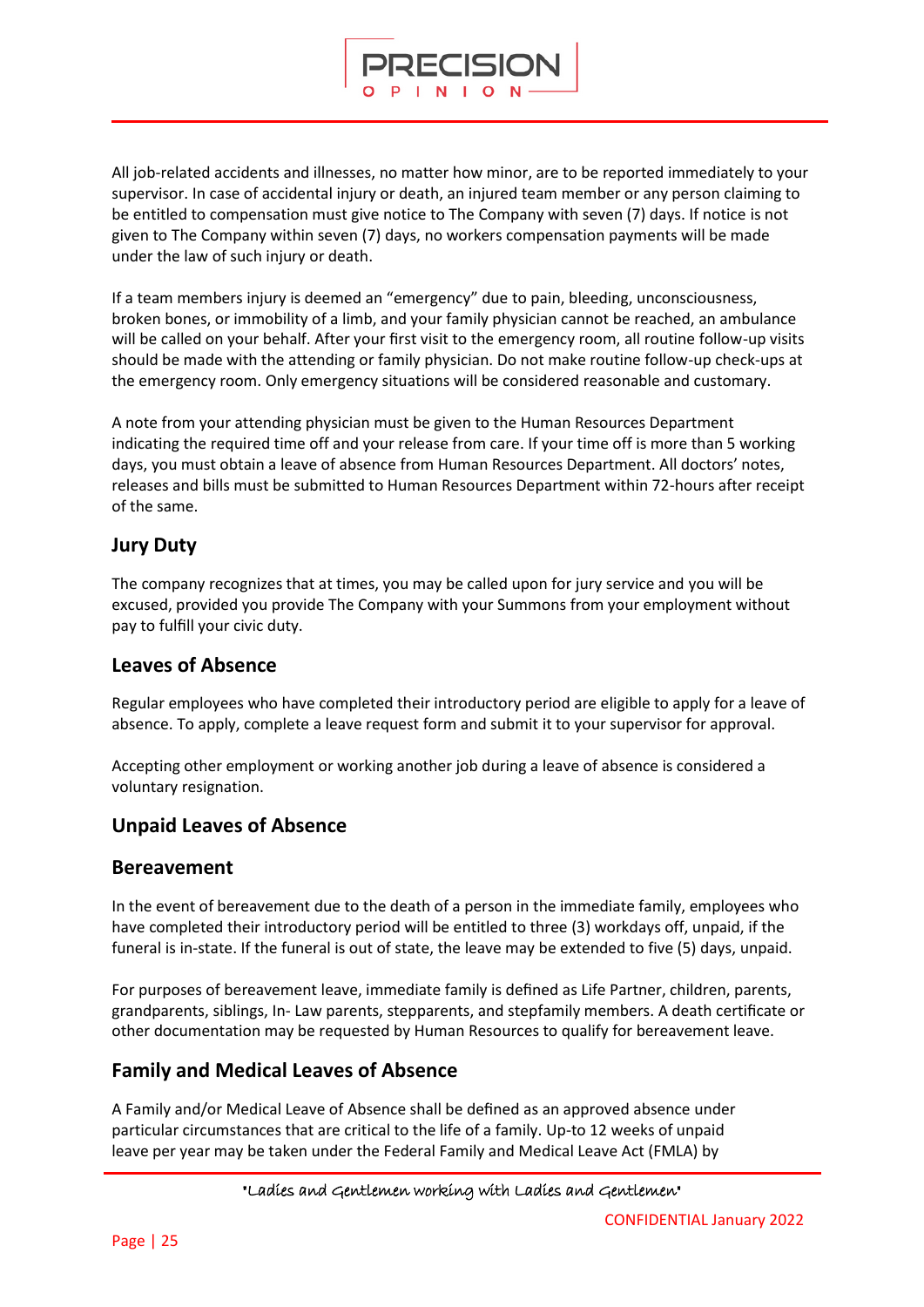

eligible employees: (1) upon the birth of a team member's child; (2) upon the placement of a child from adoption or foster care; (3) when the team member is needed for care for a child, spouse or parent who has a serious health condition; or (4) when the team member is unable to perform functions of their position because of a serious health condition. An eligible team member is one that has been employed for at least twelve months and/or has worked at least 1,250 hours at The Company.

If a team member is entitled to paid leave under another benefit plan or policy, the team member must take the paid leave first if leave taken is pursuant to the FMLA.

The Company will require medical certification to support a claim for FMLA for a member's own serious health condition or to care for a seriously ill child, parent, or life partner. For the team member's own medical leave, the certification must include a statement that the team member is unable to perform the functions of their position. For leave to care for a seriously ill child, spouse, or parent, the certification must include an estimate of the amount of time the member is needed to provide care.

Employees must provide such certifications within 15 calendar days unless it is not practical to do so under the circumstances. If an employee fails to provide in a timely manner a requested medical certification to substantiate the need for a leave due to a serious health condition, The Company may deny leave until the team member submits the certification. In its discretion, The Company may require a second medical opinion and periodic rectification at its own expense. If the first and second opinions differ, The Company, at its own expense, may require the binding opinions of a third health care provider.

Under certain circumstances FMLA may be taken "intermittently or a reduced leave schedule". Where leave is taken because of a birth or placement of a child for adoption or foster care, the team member may take leave intermittently or on a reduced leave schedule only if The Company agrees. Where leave is taken to care for a sick family member or for the team member's own serious health condition, leave may be taken intermittently or on a reduced leave schedule when medically necessary. If leave is requested on this basis, however, The Company may require the team member to transfer temporarily to an alternative position which better accommodates recurring period of absence or a part-time schedule, provided the position has equivalent pay and benefits.

Life partners who are both employed by The Company and are both eligible for leave under the FMLA are entitled to a total of 12 weeks of leave (rather than 12 weeks of each) for the birth or adoption of a child or for the care of a sick parent.

When the need for treatment if foreseeable, such as the birth or adoption of a child, or planned medical treatment, the team member must provide 30 days advance notice, and make efforts to schedule leave so as not to disrupt The Company operations. If a team member fails to provide timely advance notice when the need for leave is foreseeable, The Company may deny taking the leave until 30 days after the date the team member provides notice of the need for leave. If the need for leave is unforeseeable, such notice must be given as soon as practical under the particular circumstances, ordinarily within one or two working days. In case of illness, the team member will be required to report periodically on their leave status and intention to return to work.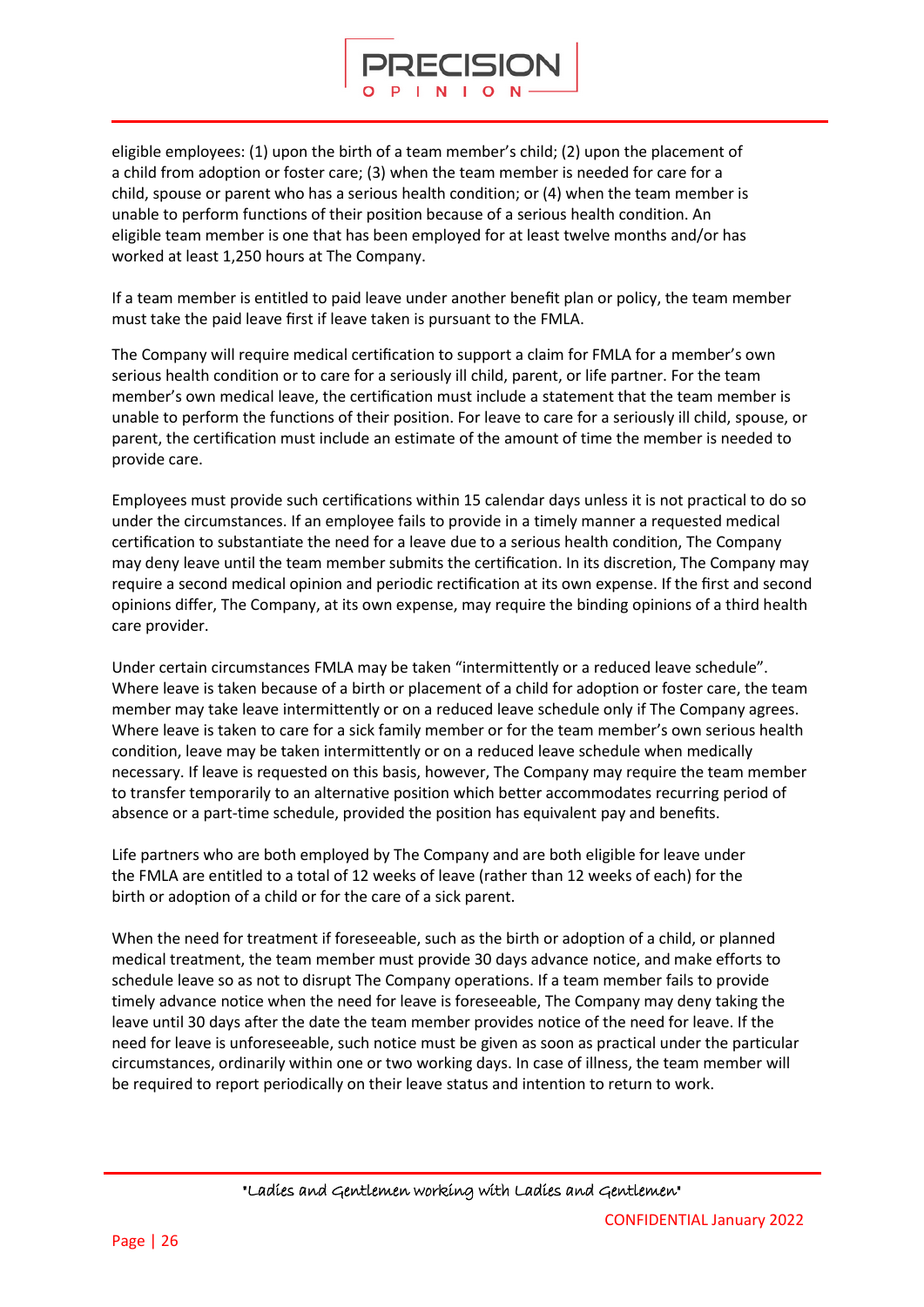At the time the employee seeks reinstatement at the end of their leave of absence taken for their serious health condition, the team member must provide a medical certification stating that the team member is fit for duty and able to return to work. The Company may deny restoration until the certification is provided.

RECISION

Taking a leave of absence will not result in the loss of any employment benefits accrued prior to the date that the leave started. Benefit entitlements based upon length of service will be calculated as of the last paid workday prior to the start of the unpaid leave of absence. While employees do not lose existing benefits due to leave, restored employees are not entitled to accrue any seniority of employment benefits while on leave of absence.

Any team member requesting a medical and/or family leave must complete a Request for Family and Medical Leave of Absence form and submit it to the Human Resources Department for approval.

### **Military Leave**

Employees on active or reserve duty with the United States Armed Forces are granted military leave and given all other rights as established by law.

### **Personal Medical Leave**

Currently, employees are eligible for a period of up to 12 weeks of unpaid personal medical leave after the completion of the 12 months of employment. Personal medical leave may be requested for the team member's own illness. The Company retains the right to request documentation to support a team member's request for personal medical leave. Further, should The Company deem it necessary, The Company may, at its cost, request a second opinion on the necessity for personal medical leave. Personal medical leave may be designated as leave pursuant to the Family Medical Leave Act (FMLA).

### **Returning from a Leave of Absence**

You will be required to contact the Human Resources department five (5) business days in advance to confirm your return-to-work date. A written release from your physician is required prior to returning to work from medical leave.

You will be returned to your regular job classification without loss of seniority at the end of a Leave of Absence. Reasonable efforts will be made to return you to your original schedule, shift and location. If your job classification no longer exists, reasonable effort will be made to place you in a comparable position.

### **Nevada Workplace Safety: Employee Rights and Responsibilities**

The Division of Industrial Relations of the Nevada Department of Business and Industry helps employers provide a safe and healthful workplace. This document explains the rights and responsibilities of both employer and employees in creating a safe work environment.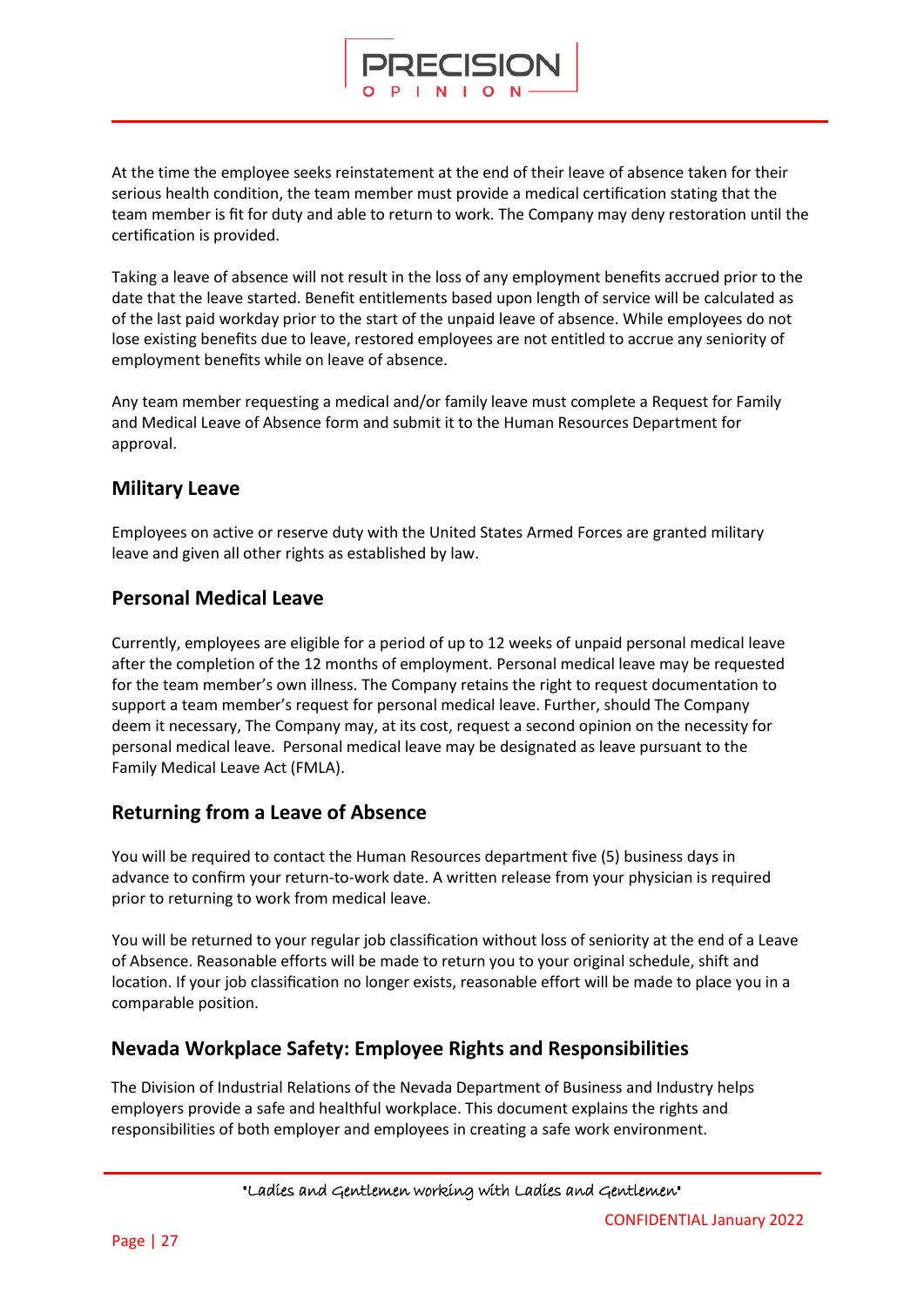

### **Employee Rights and Responsibilities**

The Nevada Occupational Safety and Health Act was created to allow you to do your job in a safe and healthy workplace. But it is up to you to make sure that job safety and health works. Here are some tips to help you stay safe on the job:

- Know and follow the safety rules set by the Company, The Nevada Occupational Safety and Health Act and The Nevada OSHA Enforcement Section.
- Practice tremendous hygiene efforts.
- Use caution while at the workplace.

You can get copies of all Nevada safety and health standard from the Safety Consultation and Training section of the Division of Industrial Relations or on the web at [www.4safenv.state.nv.us.](http://www.4safenv.state.nv.us/)

If you see something that is unsafe, report it to your supervisor. That is part of your job. Give your employer a chance to fix the proposed issue. If you think the unsafe condition still exits, it is your right to file a complaint with the Nevada OSHA Enforcement Section of the Division of Industrial Relations. The Division will not give your name to your employer. There are laws that protect you if you are punished for filing a safety and health complaint. You have 30 days from the date of the punishment to file a discrimination complaint with the Nevada OSHA Enforcement Section of the Division of Industrial relations. From cuts and bruises to serious accidents, coverage begins the first minute you are on the job. Most on-the-job injuries are covered by Worker's Compensation Insurance.

It is your responsibility to report any on- the-job injury immediately. Your employer must file an "Employer's Report of Injury" (C-3 Form) within six working days after the receipt of a "Claim of Compensation" (C-4 Form) from a physician or chiropractor. Filing false complaints could mean costly fines and/or jail time.